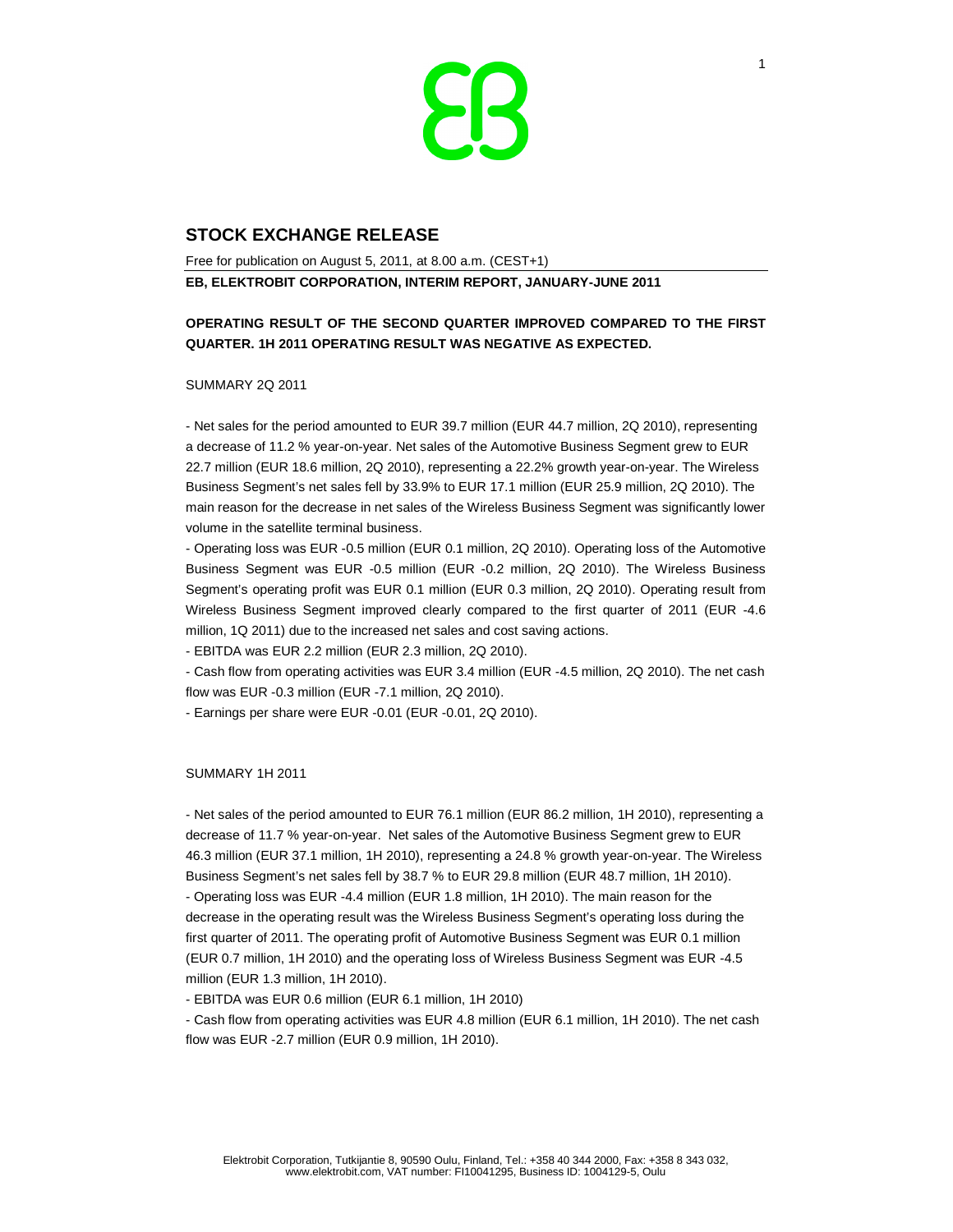

- Cash and other liquid assets totaled EUR 17.8 million (EUR 60.0 million, 1H 2010). The decrease was mainly due to the distribution of EUR 25.9 million from the share premium fund on September 2, 2010.

- Equity ratio remained strong at 64.9% (55.4%, 1H 2010).

- Earnings per share were EUR -0.04 (EUR -0.01, 1H 2010).

- Earlier on October 19, 2010, EB's customer TerreStar Networks Inc. filed for voluntary petition for reorganization, and its parent company TerreStar Corporation filed for voluntary petition for reorganization on February 16, 2011. Under the review period there were no changes in valuation in EB's receivables from these companies.

- EB lowered the profit guidance for the first half of 2011 on March 29, 2011. EB expected a clearly negative operating result for the first half of 2011. Earlier in the Financial Statement Bulletin on February 17, 2011, EB announced for the first half of 2011 that it expected operating result to be lower than in the first half of 2010 (EUR 1.8 million). The main reason for the revised profit outlook was a lowered revenue forecast in the Wireless Business Segment due to slower than expected order book development in the new satellite communication service solutions and due to increased competition in the area of smart phones related R&D services.

#### EB'S CEO JUKKA HARJU:

"During the second quarter EB's operating result continued to improve quarterly after the decrease in the volume of the satellite terminal business during the third quarter 2010. The operating result of the first half of 2011 was clearly negative as expected mainly due to the operating loss of Wireless Business Segment in the first quarter of 2011.

Wireless Business Segment developed well during the second quarter. Its net sales grew clearly from the first quarter, and its operating result was positive.

The demand for EB's services and products in the Automotive Business Segment continued strong. During the second quarter the net sales grew by 22.2 % year-on-year and was at the same level as during the first quarter. Automotive Business Segment's operating result from the second quarter was slightly negative.

Improving the profitability remains our main short term objective. The continuing growth in demand in the Automotive Business Segment and the strengthened overall demand in Wireless Business Segment create a good potential for that during the second half of 2011."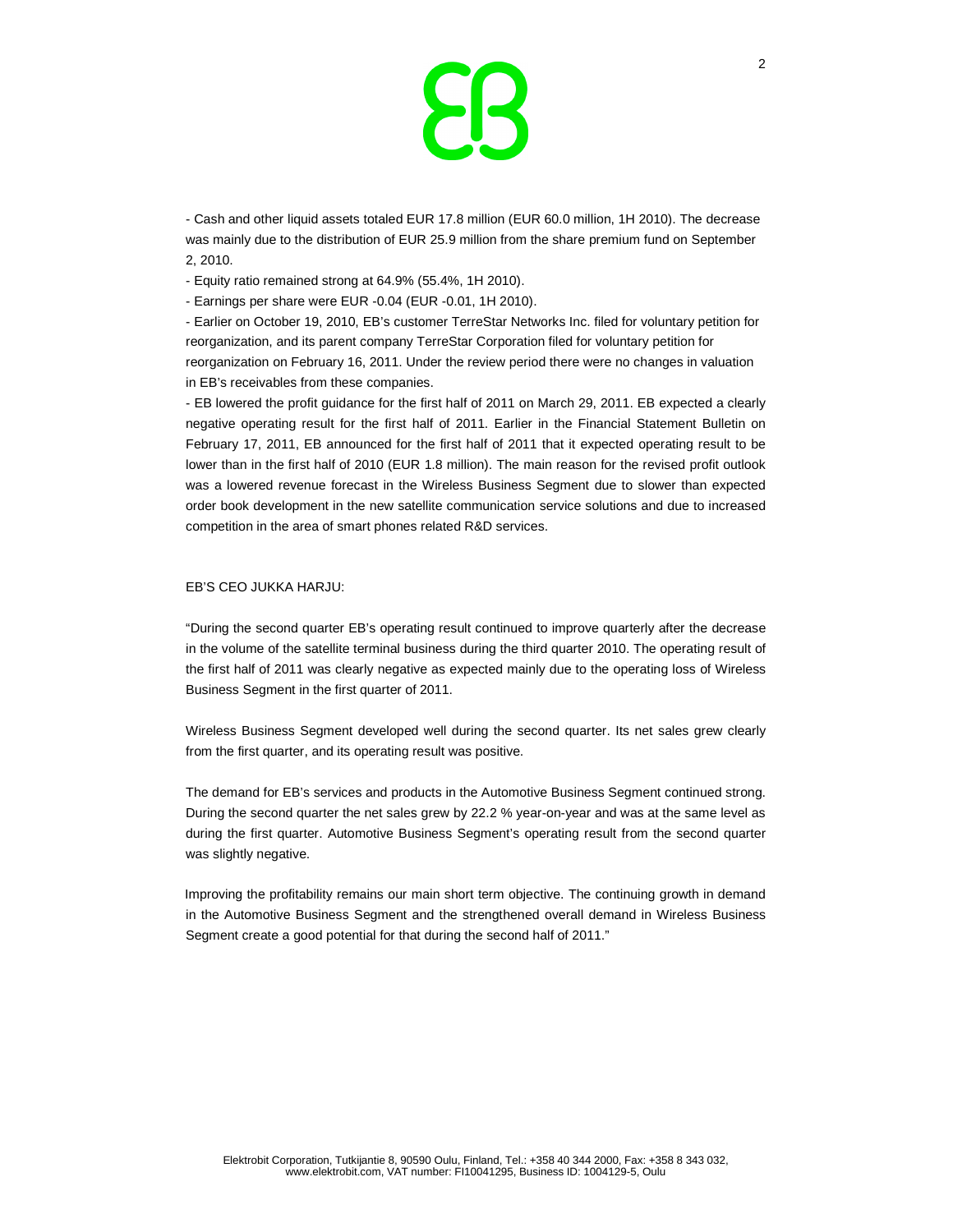

#### OUTLOOK FOR THE SECOND HALF OF 2011

The demand for software products and services is estimated to grow in the automotive industry and EB's net sales is expected to increase in the Automotive Business Segment. Due to the strengthened demand, the net sales of EB's Wireless Business Segment is expected grow.

EB expects for the second half of 2011 that net sales will be higher than in the second half of 2010 (EUR 75.6 million) and that the operating result will be positive (operating loss of EUR – 19.2 million, 2H 2010). Due to the cyclical nature of the EB's business and due to the holiday period during the third quarter, the net sales and operating result in the third quarter are expected to be lower than in the fourth quarter of 2011.

The profit outlook for the second half of 2011 is based on the assumption that there will be no further bookings of impairments of EB's accounts receivable from TerreStar Networks Inc. and TerreStar Corporation. It is possible that, based on later information related to reorganizations of TerreStar Networks and TerreStar Corporation, this outlook may need to be reconsidered. Due to the uncertainties related to the outcome of reorganization processes of TerreStar Networks and TerreStar Corporation, the credit risk may still grow during the second half of 2011. More specific market outlook is presented under the "Business Segments' development during April-June 2011 and market outlook" section, and uncertainties regarding the filings for reorganization of TerreStar Networks and TerreStar Corporation, the amount of receivables and collecting the receivables as well as other uncertainties regarding the outlook under "Risks and Uncertainties" section.

Information on TerreStar Networks' and TerreStar Corporation's reorganizations are presented in the October 20 and 25, November 20, December 30, 2010, and February 17, 2011, stock exchange releases as well as in EB's interim reports and financial statement at www.elektrobit.com.

#### INVITATION TO A PRESS CONFERENCE

EB will hold a press conference on the January-June interim report 2011 for media, analysts and institutional investors in Finland, Oulu, Tutkijantie 8, meeting room 1 on Friday, August 5, 2011, at 11.00 a.m. (CEST+1). The conference will also be held as a conference call and the presentation will be shown simultaneously in the Internet through WebEx. The conference will be held in English. For more information on joining the conference please go to www.elektrobit.com/investors.

#### **EB, Elektrobit Corporation**

EB creates advanced technology and turns it into enriching end-user experiences. EB is specialized in demanding embedded software and hardware solutions for wireless and automotive industries. The net sales for the year 2010 totaled MEUR 161.8. Elektrobit Corporation is listed on NASDAQ OMX Helsinki. www.elektrobit.com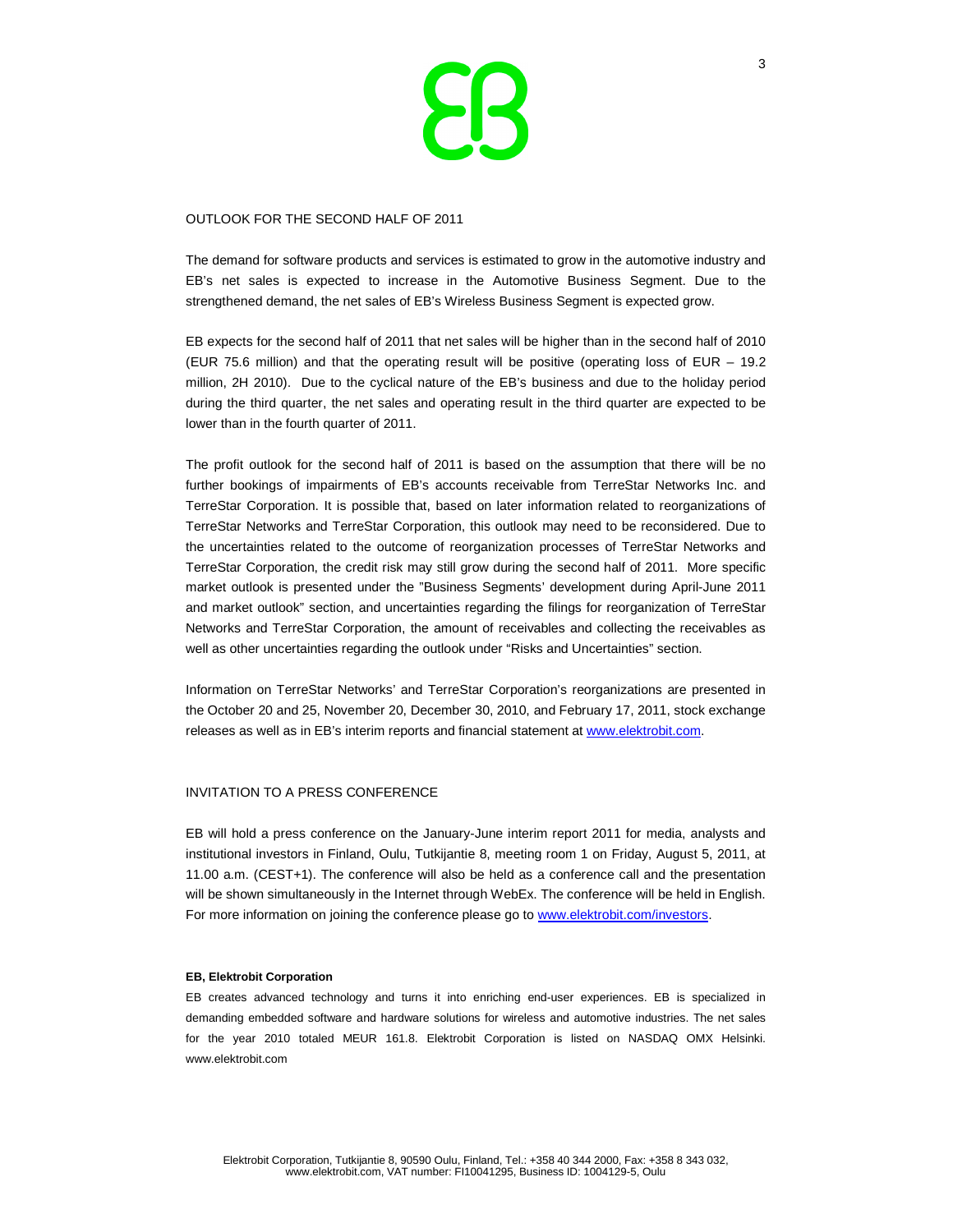

## **EB, ELEKTROBIT CORPORATION, INTERIM REPORT, JANUARY-JUNE 2011**

FINANCIAL PERFORMANCE DURING JANUARY-JUNE 2011 (Corresponding figures are for January-June 2010 unless otherwise indicated)

EB's net sales during January-June 2011 declined by 11.7 per cent to EUR 76.1 million (EUR 86.2 million). Operating loss was EUR -4.4 million (EUR 1.8 million).

Net sales of the Automotive Business Segment grew to EUR 46.3 million (EUR 37.1 million), representing a 24.8% growth year-on-year. The operating profit for the Automotive Business Segment was EUR 0.1 million (EUR 0.7 million). The operating result of the Automotive Business Segment was lower than anticipated due the lower than expected operating result during the second quarter.

The Wireless Business Segment's net sales in January-June 2011 fell by 38.7% year-on-year to EUR 29.8 million (EUR 48.7 million). The operating loss was EUR -4.5 million (EUR 1.3 million). The main reason for the decrease in net sales of the Wireless Business Segment was significantly lower volume in the satellite terminal business.

The total R&D investments during the reporting period grew to EUR 12.3 million (EUR 10.1 million), representing 16.1 % of the net sales (11.7 %). EUR 3.2 million of R&D investments were capitalized (EUR 1.7 million).

| <b>CONSOLIDATED INCOME STATEMENT (MEUR)</b>                | 1-6 2011 | 1-6 2010 |  |
|------------------------------------------------------------|----------|----------|--|
|                                                            | 6 months | 6 months |  |
| <b>NET SALES</b>                                           | 76.1     | 86.2     |  |
| <b>OPERATING PROFIT (LOSS)</b>                             | $-4.4$   | 1.8      |  |
| Financial income and expenses                              | $-0.7$   | $-1.8$   |  |
| <b>RESULT BEFORE TAX</b>                                   | $-5.1$   | 0.0      |  |
| RESULT FOR THE PERIOD FROM CONTINUING                      | $-5.1$   | $-1.2$   |  |
| <b>OPERATIONS</b>                                          |          |          |  |
| TOTAL COMPREHENSIVE INCOME FOR THE PERIOD                  | $-5.3$   | 0.6      |  |
|                                                            |          |          |  |
| Result for the period attributable to:                     |          |          |  |
| Equity holders of the parent                               | $-5.3$   | $-1.5$   |  |
| Non-controlling interests                                  | 0.1      | 0.3      |  |
| Total comprehensive income for the period attributable to: |          |          |  |
| Equity holder of the parent                                | $-5.4$   | 0.3      |  |
| Non-controlling interests                                  | 0.1      | 0.3      |  |
|                                                            |          |          |  |
| Earnings per share EUR continuing operations               | $-0.04$  | $-0.01$  |  |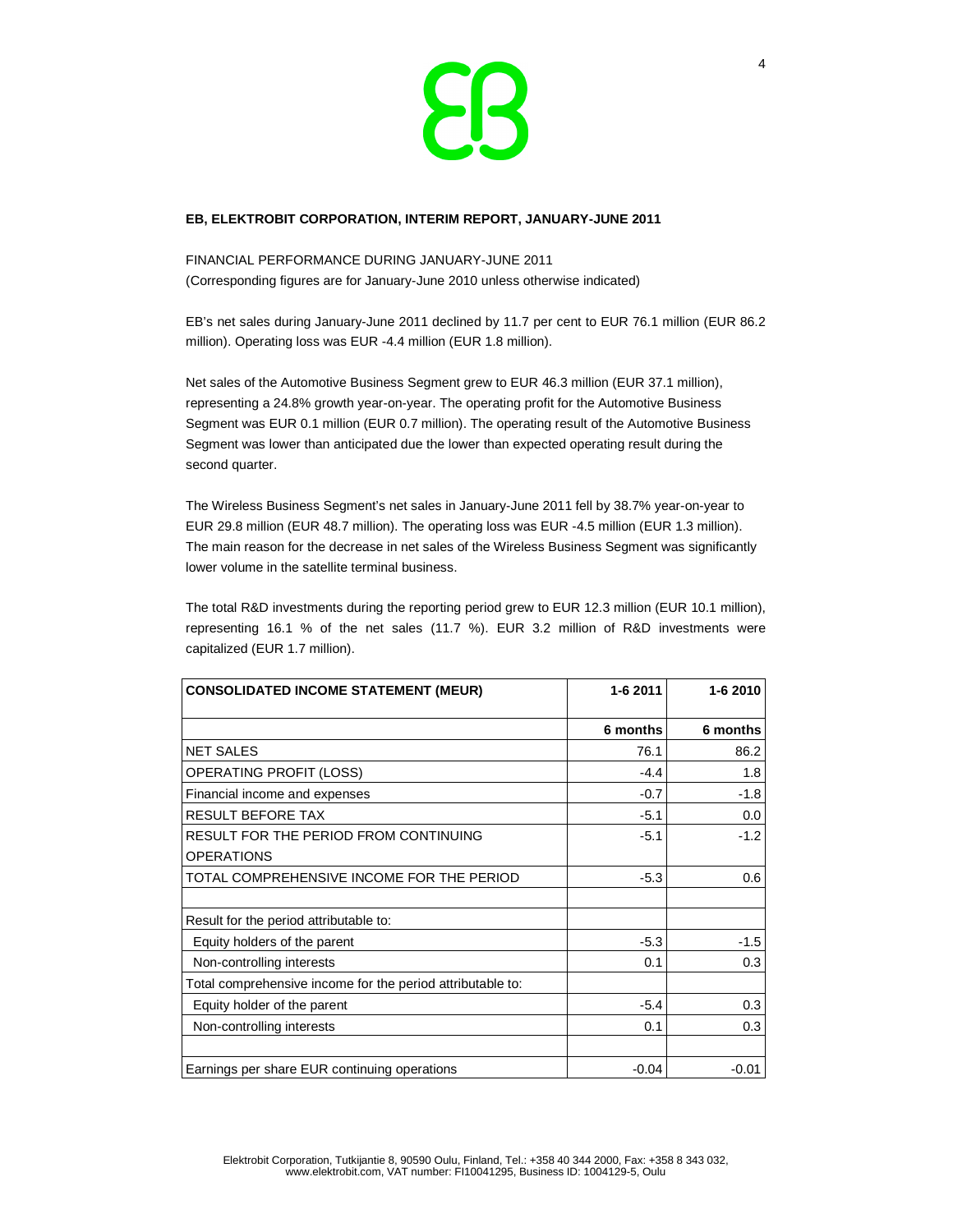

- Cash flow from operating activities was EUR 4.8 million (EUR 6.1 million).
- Equity ratio was 64.9% (55.4%).
- Net gearing was -10.4% (-50.7%).

## QUARTERLY FIGURES

| <b>The diding the office of the complete state of the profit, the offic</b> |        |        |        |         |        |
|-----------------------------------------------------------------------------|--------|--------|--------|---------|--------|
|                                                                             | 2Q 11  | 1Q11   | 4Q10   | 3Q10    | 2Q10   |
| Net sales                                                                   | 39.7   | 36.5   | 41.8   | 33.7    | 44.7   |
| Operating profit (loss)                                                     | $-0.5$ | $-3.9$ | $-7.7$ | $-11.5$ | 0.1    |
| Operating profit (loss)                                                     | $-0.5$ | $-3.9$ | $-3.2$ | $-3.2$  | 0.1    |
| without non-recurring costs                                                 |        |        |        |         |        |
| Result before taxes                                                         | $-0.8$ | $-4.3$ | $-8.0$ | $-10.6$ | $-0.7$ |
| Result for the period                                                       | $-0.8$ | $-4.3$ | $-5.4$ | $-9.0$  | $-0.9$ |

The distribution of the Group's overall net sales and profit, MEUR:

Non-recurring items are exceptional gains and costs that are not related to normal business operations and occur only seldom. These items include capital gains or losses, significant changes in asset values such as write-downs or reversals of write-downs, significant restructuring costs, or other items that the management considers to be non-recurring. When evaluating a non-recurring item, the euro translation value of the item is considered, and in case of a change in an asset value, it is measured against the total value of the asset.

|                   | 2Q 11 | 1Q11 | 4Q10 | 3Q10 | 2Q10  |
|-------------------|-------|------|------|------|-------|
| Automotive        | 22.7  | 23.6 | 23.1 | 19.9 | 18.6  |
| <b>Wireless</b>   | 17.1  | 12.7 | 18.6 | 13.7 | 25.9  |
| Corporation total | 39.7  | 36.5 | 41.8 | 33.7 | 44. . |

The distribution of net sales by market areas, MEUR and %:

|          | 2Q 11 | 1Q11  | 4Q10  | 3Q10  | 2Q10  |
|----------|-------|-------|-------|-------|-------|
| Asia     | 4.0   | 2.7   | 4.4   | 1.8   | 2.6   |
|          | 10.2% | 7.4%  | 10.6% | 5.4%  | 5.9%  |
| Americas | 5.5   | 5.1   | 10.8  | 9.4   | 17.4  |
|          | 14.0% | 13.9% | 25.8% | 27.7% | 39.0% |
| Europe   | 30.1  | 28.7  | 26.6  | 22.5  | 24.6  |
|          | 75.9% | 78.7% | 63.6% | 66.8% | 55.2% |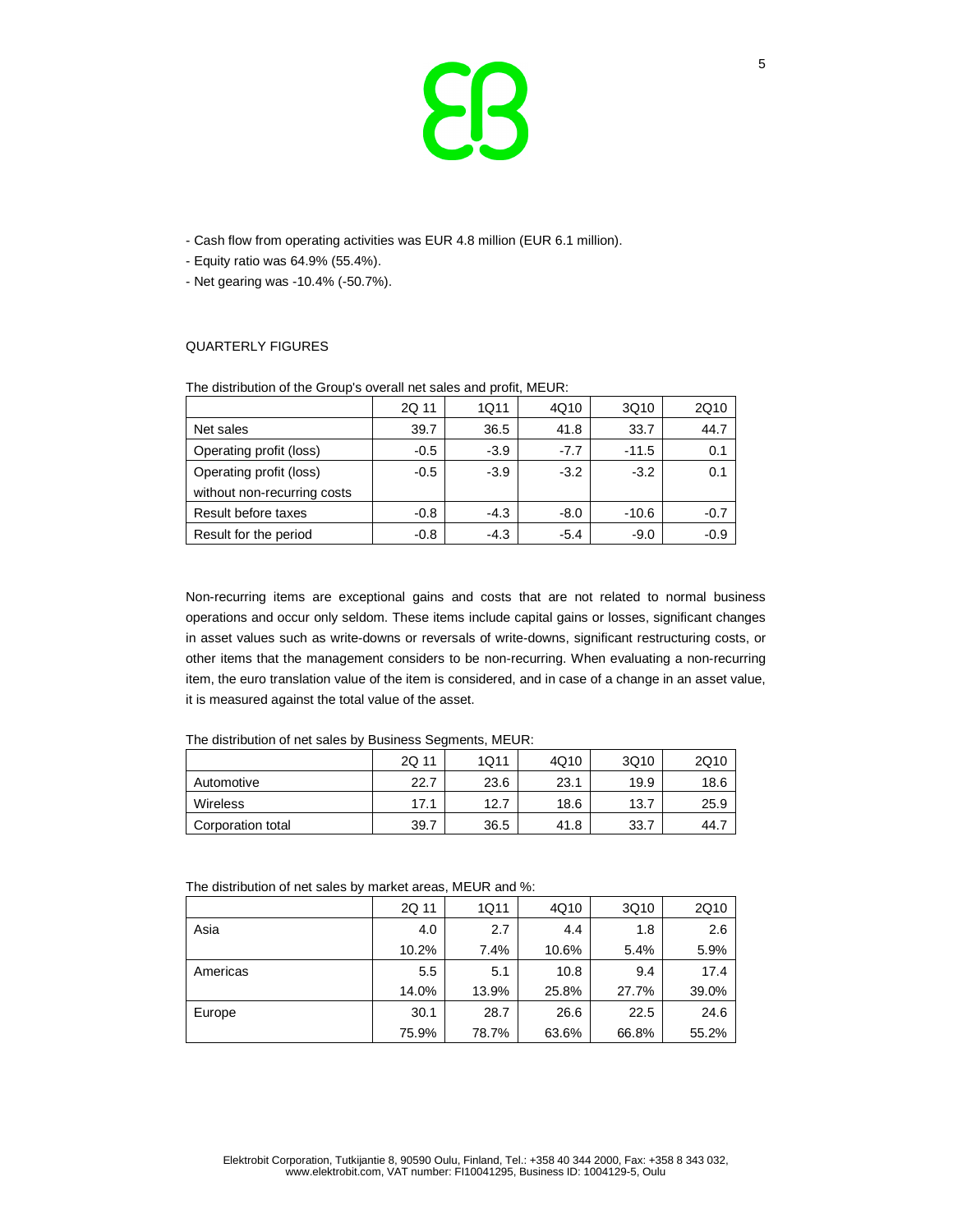

|                                 | 2Q 11  | 1Q11   | 4Q10   | 3Q10    | 2Q10   |
|---------------------------------|--------|--------|--------|---------|--------|
| Automotive                      |        |        |        |         |        |
| Net sales to external customers | 22.7   | 23.6   | 23.1   | 19.9    | 18.6   |
| Net sales to other segments     | 0.0    | 0.0    | 0.0    | 0.0     | 0.0    |
| Operating profit (loss)         | $-0.5$ | 0.6    | 1.1    | 0.1     | $-0.2$ |
| Wireless                        |        |        |        |         |        |
| Net sales to external customers | 16.9   | 12.7   | 18.6   | 13.7    | 25.9   |
| Net sales to other segments     | 0.2    | 0.0    | 0.0    | 0.0     | 0.0    |
| Operating profit (loss)         | 0.1    | $-4.6$ | $-8.8$ | $-11.7$ | 0.3    |
| Other businesses                |        |        |        |         |        |
| Net sales to external customers | 0.0    | 0.1    | 0.2    | 0.2     | 0.2    |
| Operating profit (loss)         | $-0.1$ | 0.1    | 0.1    | 0.1     | 0.0    |
| Total                           |        |        |        |         |        |
| Net sales                       | 39.7   | 36.5   | 41.8   | 33.7    | 44.7   |
| Operating profit (loss)         | $-0.5$ | $-3.9$ | $-7.7$ | $-11.5$ | 0.1    |

#### Net sales and operating profit development by Business Segments and Other businesses, MEUR:

BUSINESS SEGMENTS' DEVELOPMENT DURING APRIL-JUNE 2011 AND MARKET OUTLOOK (Corresponding figures are for April-June 2010 unless otherwise indicated)

EB's reporting is based on two segments which are the Automotive and Wireless Business Segments.

#### AUTOMOTIVE

The Automotive Business Segment's product offering consists of in-car software products, navigation software for after market devices and development services for the automotive industry with leading car manufacturers, car electronics suppliers and automotive chipset suppliers as customers. By combining its software products and R&D services EB is creating unique, customized solutions for its automotive customers.

During the second quarter of 2011 the net sales of the Automotive Business Segment amounted to EUR 22.7 million (EUR 18.6 million), representing a strong 22.2% growth year-on-year. The operating loss was EUR -0.5 million (EUR -0.2 million). The operating result was lower than anticipated due to the higher than expected project costs.

Solid overall market demand continued for EB's software products, services and solutions based on own automotive grade software products adapted and integrated to the customer specific requirements. EB continued to grow during the second quarter both in the infotainment and ECU (Electronic Control Unit) software markets.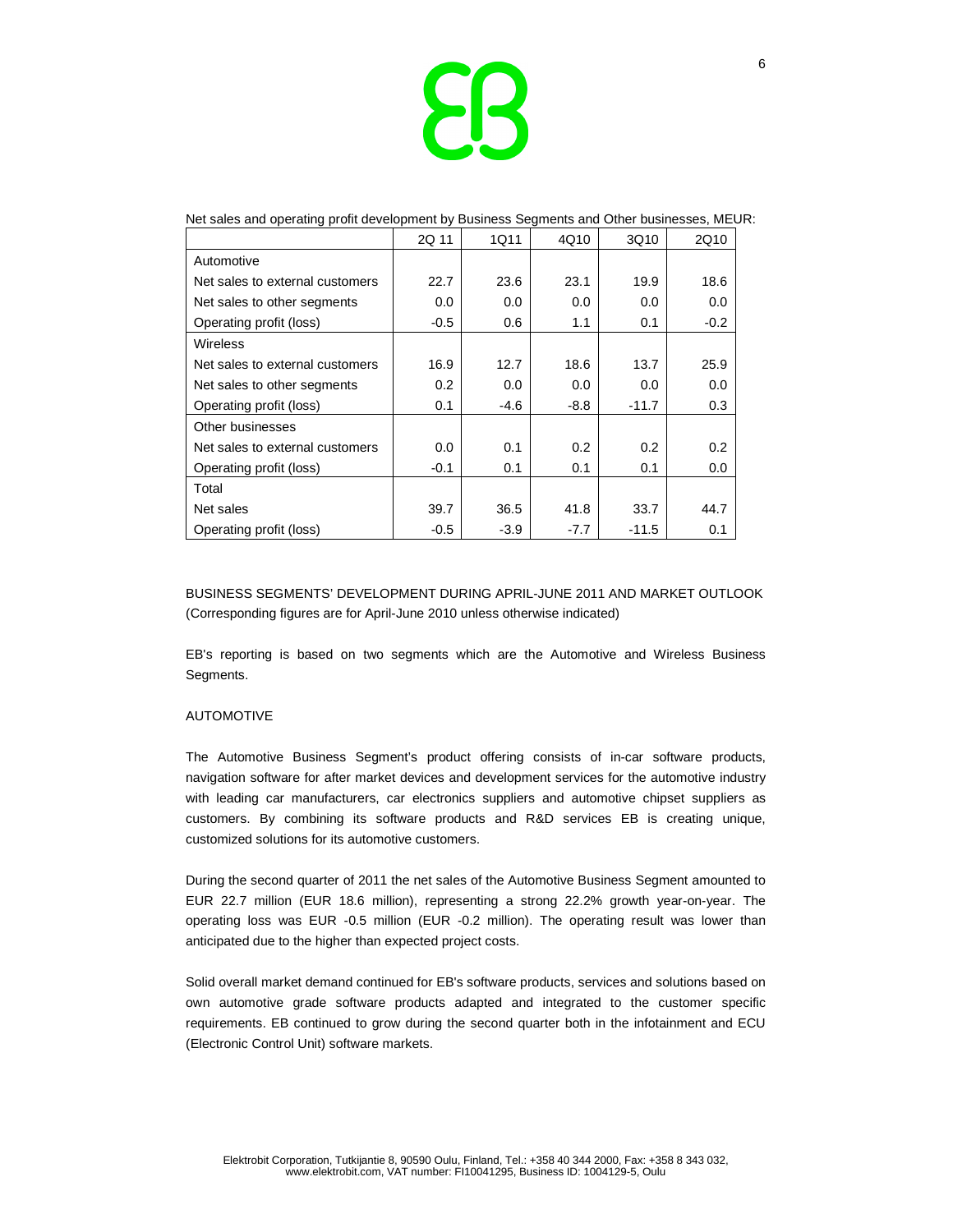

EB continued its R&D investments in the automotive software products and tools, and released new product updates during the second quarter (i.e. EB Street Director, navigation software and EB tresos, product line for the development of ECU (electronic control units) software). EB also announced collaboration with Freescale and QNX to jointly develop a solution that addresses reconfigurable instrument clusters.

The development of the upcoming infotainment system by e.solutions (the joint venture between Audi Electronics Venture and EB) proceeded well, and it was announced that EB will provide the navigation and speech dialog system for the VW Group's new infotainment system.

#### Automotive Market Outlook

The majority of the innovation and differentiation in the automotive industry is brought about by software and electronics. The share of electronics and software in cars has grown significantly during the past years. It is expected that the use of software in automotives continues to increase. The estimated annual automotive software market long-term growth rate in passenger cars is some 15% (Frost & Sullivan). The underlying world automotive market is also expected to grow steadily with a yearly rate of about 6% between 2010 and 2015 (CSM).

The increasingly sophisticated and networked features and growing performance foster the complexity of automotive electronics. At the same time consumers expect the same richness of features and user experience they know from the internet and mobile devices also from within the car. These development trends are driving the industry towards gradual separation of software and hardware in electronics solutions. Hence it is necessary for managing the architectural software layer appropriately and to aim for efficiency in innovation and implementation. The use of standard software solutions is expected to increase in the automotive industry. This enables faster innovation, improves quality and development efficiency and reduces complexity related to deployment of software.

The fundamental industry migration and consequent growth of the automotive software market will continue. Cost pressures of the automotive industry are expected to accelerate the need of productized and efficient software solutions EB is offering.

EB's net sales cumulating from the automotive industry are currently primarily driven by the development of software and software platforms for new cars. Hence the dependency of EB's net sales on car production volumes is currently limited, however, the direct dependency is expected to increase as a result of the EB's transition towards software product business models over the forthcoming years.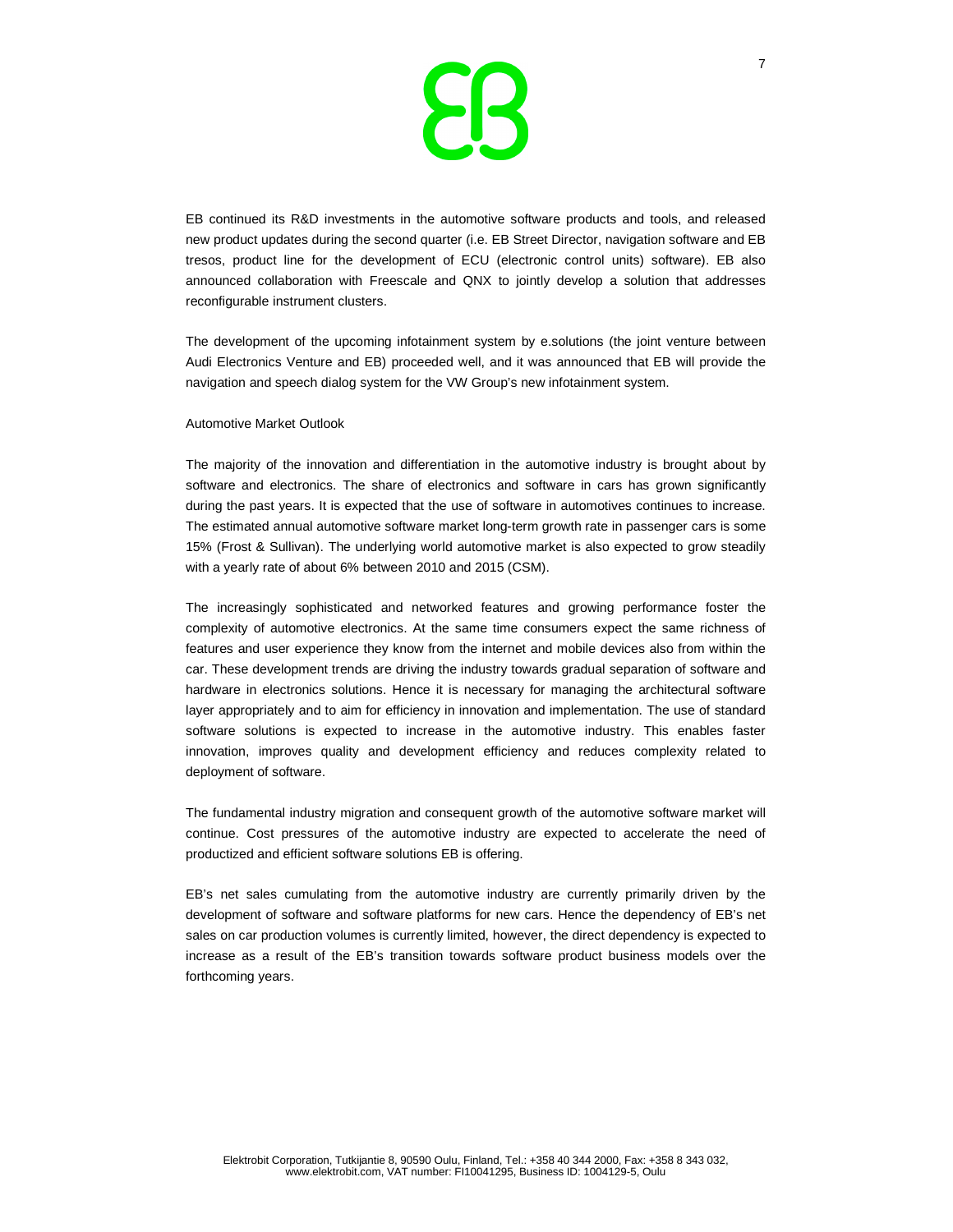

#### WIRELESS

The Wireless Business Segment offers development services, customized solutions and radio channel emulator products for industries and authorities utilizing wireless technologies.

Net sales of the Wireless Business Segment during the second quarter of 2011 was EUR 17.1 million (EUR 25.9 million), representing a decline of 33.9% year-on-year. The main reason for the decrease in net sales of the Wireless Business Segment was significantly lower volume in the satellite terminal business.

Operating profit was EUR 0.1 million (EUR 0.3 million). Operating result from the Wireless Business Segment improved clearly compared to the first quarter of 2011 (EUR -4.6 million, 1Q 2011) due to the increased net sales and cost saving actions.

On December 13, 2010 EB announced in a stock exchange release that as a result of personnel negotiations EB dismisses 60 employees and temporarily dismisses 85 employees in Wireless Solutions business and EB corporate functions based on financial and production-related reasons. In addition EB estimated that the cost savings resulting from the dismissals and temporary dismissals, if fully executed, would be approximately EUR 4 million and from other related measures approximately EUR 1 million by the end of the first half of 2011.

The dismissals were executed at the end of 2010, but in order to ensure the resources needed for project orders, temporary dismissals were not executed in full. Cost savings resulting from the announced dismissals, temporary dismissals and other cost saving measures stayed at approximately EUR 3.5 million.

During the second quarter of 2011 the demand in the EB's Wireless Business Segment improved well, especially in the security, defense and wireless infrastructure markets as well as in the radio channel test tool market.

Improving the cost efficiency and strengthening the sales activities were in particular focus. Personnel's training was continued with the focus on LTE and Linux technologies as well as on SCRUM master trainings.

EB continued its R&D investments in the radio channel test tools and next generation special terminals product platform.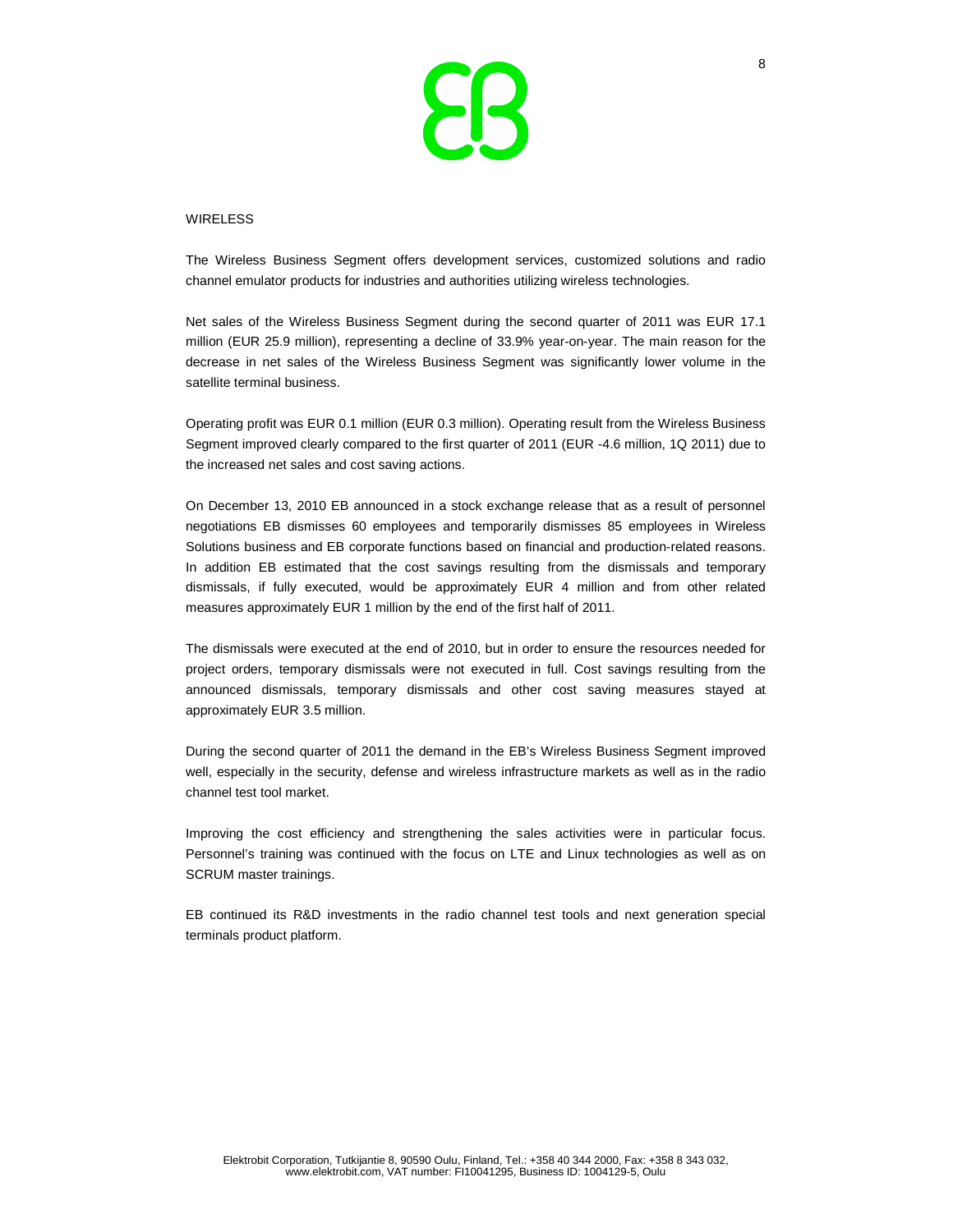

Wireless Market Outlook

In the mobile infrastructure market the use of LTE standard, which improves the performance of radio channel and mobile phone networks, is expected to continue to gain strength. EB's business driven by LTE is expected to increase. Mastering of multi-radio technologies and end-to-end system architectures covering both terminals and networks has gained importance in the complex wireless technology industry. Fast implementation of LTE technology and a wide spectrum of bandwidth needed are creating opportunities for EB.

The growth of demand for smart phones and transitions in the related software architectures and platforms are expected to continue during 2011. The R&D services market for smart phones continues to be challenging and the continuing price pressure drives increasing off-shoring in the industry. The overall demand for R&D services for smart phones is expected to decrease in the future due to changes in the market environment. However, OEMs are expected to continue relying on outsourcing in order to maintain their R&D flexibility which can create new business opportunities for EB.

The market for communications, interference and intelligence solutions targeted for public authorities is estimated to remain stable. EB's competence and long experience in software radio based solutions is expected to bring new business opportunities. The trend of adopting commercial technologies, such as LTE, is expected to continue on special verticals such as public safety. The networks used by public authorities often utilize dedicated spectrum blocks outside the commercial frequency bands, which generates the need for special user terminal variants for these networks.

The mobile satellite communication service industry is introducing new data and mobile communication services with new operators being formed and traditional ones upgrading their solutions and offerings. The Satellite-Terrestrial and Mobile Satellite Services (MMS) market demand has been expected to move from the current reference design phase towards the launch of commercial products and services during the next few years. The filing for reorganization of TerreStar Networks Inc. has, however, delayed and brought uncertainties to the market development and to the development of the demand for the satellite terrestrial "Genus" terminal that EB has developed for TerreStar. Based on the current understanding there is no reason to expect that the business relationship between the parties will continue.

The performance of radio channel is going to increase quickly when introducing new LTE technologies. This will create demand for advanced development tools during the next few years. The test tool market is expanding from the performance testing of LTE base stations to LTE terminals, where the over-the-air (OTA) technology will be widely used. EB provides world leading channel emulation tools for the development of MIMO based LTE, LTE-Advanced and other advanced radio technologies.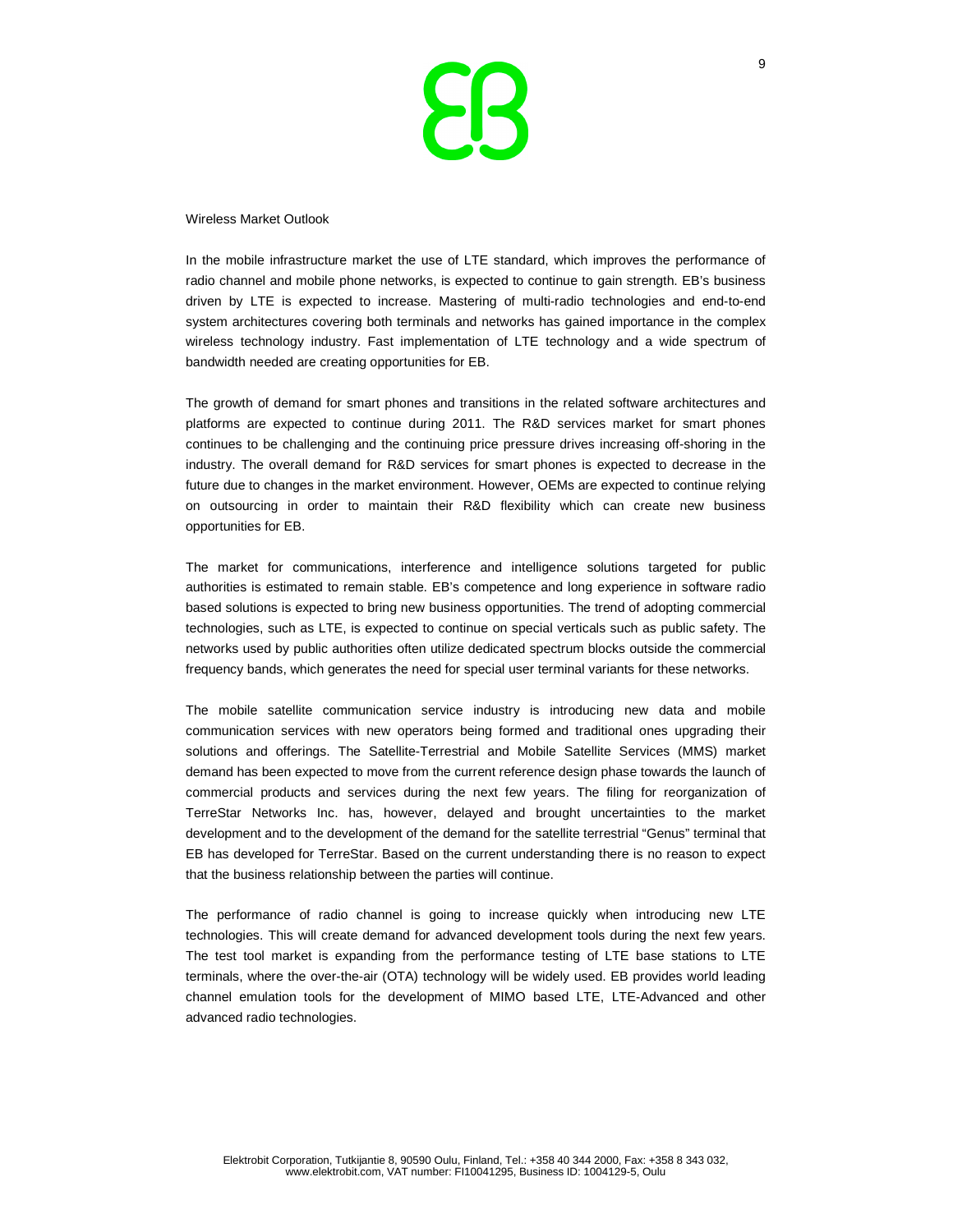

#### RESEARCH AND DEVELOPMENT

EB continued its investments in R&D in the automotive software products and tools, in radio channel emulation products and in Wireless Solutions' product platforms.

The total R&D investments during the second quarter of 2011 were EUR 6.0 million (EUR 5.4 million, 2Q 2010), equaling 15.1% of the net sales (12.1%, 2Q 2010). EUR 1.6 million of R&D investments were capitalized (EUR 1.0 million, 2Q 2010).

### OUTLOOK FOR THE SECOND HALF OF 2011

The demand for software products and services is estimated to grow in the automotive industry and EB's net sales is expected to increase in the Automotive Business Segment. Due to the strengthened demand, the net sales of EB's Wireless Business Segment is expected grow.

EB expects for the second half of 2011 that net sales will be higher than in the second half of 2010 (EUR 75.6 million) and that the operating result will be positive (operating loss of EUR – 19.2 million, 2H 2010). Due to the cyclical nature of the EB's business and due to the holiday period during the third quarter, the net sales and operating result in the third quarter are expected to be lower than in the fourth quarter of 2011.

The profit outlook for the second half of 2011 is based on the assumption that there will be no further bookings of impairments of EB's accounts receivable from TerreStar Networks Inc. and TerreStar Corporation. It is possible that, based on later information related to reorganizations of TerreStar Networks and TerreStar Corporation, this outlook may need to be reconsidered. Due to the uncertainties related to the outcome of reorganization processes of TerreStar Networks and TerreStar Corporation, the credit risk may still grow during the second half of 2011. More specific market outlook is presented under the "Business Segments' development during April-June 2011 and market outlook" section, and uncertainties regarding the filings for reorganization of TerreStar Networks and TerreStar Corporation, the amount of receivables and collecting the receivables as well as other uncertainties regarding the outlook under "Risks and Uncertainties" section.

Information on TerreStar Networks' and TerreStar Corporation's reorganizations are presented in the October 20 and 25, November 20, December 30, 2010, and February 17, 2011, stock exchange releases as well as in EB's interim reports and financial statement at www.elektrobit.com.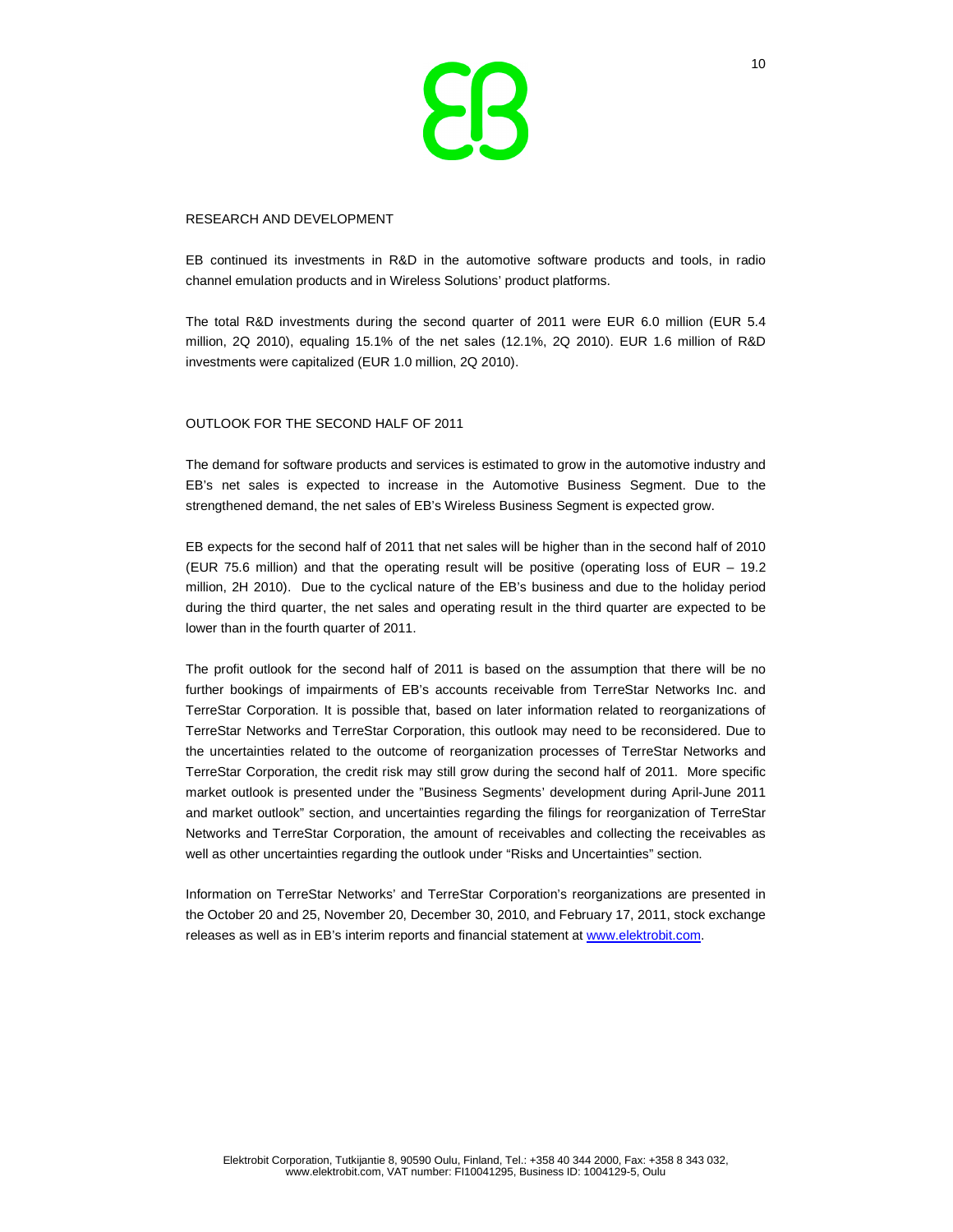

### RISKS AND UNCERTAINTIES

EB has identified a number of business, market and finance related risk factors and uncertainties that can affect the level of sales and profits. Those of the greatest significance on a short term are those affecting the utilization and chargeability levels and average hourly prices of R&D services. On the ongoing financial period the global economic uncertainty may affect the demand for EB's services, solutions and products and provide pressure on e.g. volumes and pricing. It may also increase the risk for credit losses.

On August 5, 2011, EB's receivables from TerreStar amounted to approximately USD 25.8 million (EUR 18.1 million as per exchange rate of August 3, 2011), which it has claimed in the Chapter 11 cases of both TerreStar Networks and TerreStar Corporation. In addition to the booked receivables, EB has also claimed additional costs in the amount of approximately USD 2.1 million (EUR 1.5 million as per exchange rate of August 3, 2011) and resulting mainly from the ramp down of the business operations between the parties. Thus, EB has asserted claims against each of the TerreStar entities in amounts totaling USD 27.9 million (EUR 19.5 million as per exchange rate of August 3, 2011). Due to uncertainties related to the accounts receivable, EB booked an impairment of the accounts receivable in the amount of EUR 8.3 million during the second half of 2010.

On October 19, 2010, TerreStar Networks and certain other affiliates of TerreStar Corporation and on February 16, 2011, the parent company TerreStar Corporation filed voluntary petitions for reorganization under Chapter 11 of the United States Bankruptcy Code to strengthen their financial position. Chapter 11 establishes a process for reorganizing or liquidating financially troubled companies such as TerreStar Networks or TerreStar Corporation. Generally in a Chapter 11 case, any distribution of cash or other assets by a debtor to satisfy pre-bankruptcy claims of its creditors must be made under a Chapter 11 plan of reorganization or liquidation. Such plans must be approved by the United States Bankruptcy Court and (with limited exceptions) an affirmative vote of all classes of creditors whose claims will not be paid fully and immediately after the plan is approved by the court and becomes effective by its terms. Despite of the TerreStar companies' efforts to reorganize, it is possible that the credit risk may still grow during the second half of 2011.

As previously published, on November 20, 2010 EB initiated legal proceedings against TerreStar Networks's parent company TerreStar Corporation to collect its receivables. EB's complaint was partly based on a guarantee issued by TerreStar Corporation for EB's accounts receivable from TerreStar Networks and partly based on TerreStar Corporation's direct contractual obligations towards EB. These legal proceedings against TerreStar Corporation were subsequently stayed when TerreStar Corporation filed its Chapter 11 bankruptcy case.

Within the first four months of its Chapter 11 case, TerreStar Networks filed, then withdrew, a proposed plan of reorganization. Subsequently, on July 7, 2011, the United States Bankruptcy Court approved the sale of substantially all TerreStar Networks' assets to Gamma Acquisition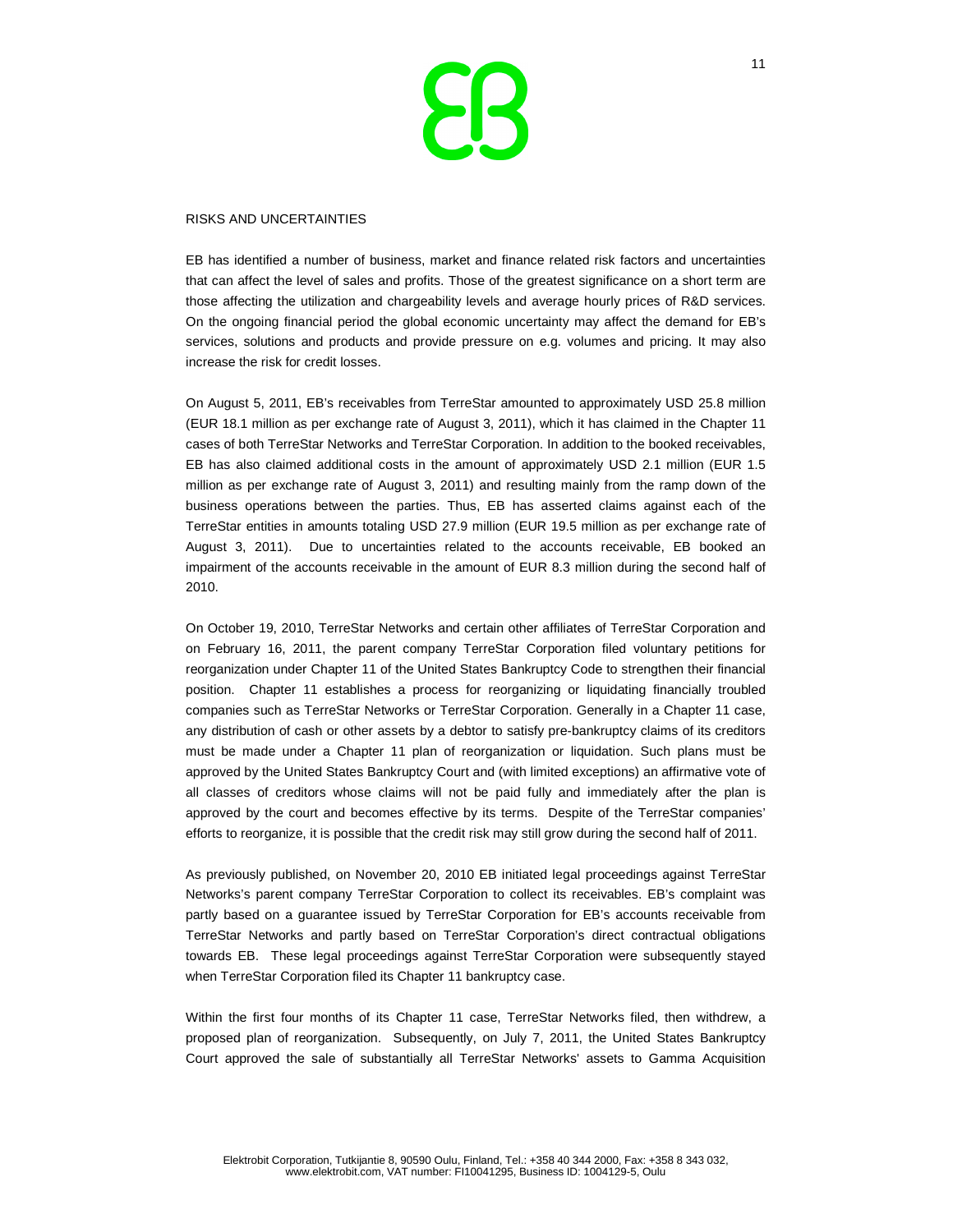

L.L.C., an acquisition subsidiary formed by Dish Network Corporation for about USD \$1.375 billion. Other than payments to secured creditors in the amount of about USD 800 million, to be made from the sale proceeds, a sale of TerreStar Networks' assets will not result in an immediate distribution to creditors. EB's share of the TerreStar Networks' sale proceeds cannot be predicted with certainty at this time. Any such distribution must be provided for under a Chapter 11 plan of liquidation to be filed, voted on and submitted to the court for approval at a future time, after the sale is accomplished.

On July 22, 2011, TerreStar Corporation filed a reorganization plan with the Bankruptcy Court. Its plan contains only incomplete information on how EB's receivables will be treated in the reorganization. However, the plan suggests that unsecured claims (such as EB's) may be exchanged for new notes to be issued by a reorganized TerreStar Corporation in the face amount of each allowed claim. It is also possible that some part of an allowed unsecured claim may be exchanged for shares in a new class of preferred stock in the reorganized entity. The terms of these new notes and preferred stock are not available at this time. Further, it is premature to speculate regarding distributions to creditors under this plan because TerreStar Corporation has not yet formally sought approval of the plan, the plan it filed may or may not obtain the necessary approvals, and the terms of the plan may change through negotiation with creditors.

Recoveries by holders of claims against TerreStar Networks and TerreStar Corporation are to be funded by separate pools or streams of assets. Timing or amount of any payment either by TerreStar Networks or TerreStar Corporation cannot be predicted with certainty at this time. However, subject to a great number of assumptions, EB anticipates that creditors of TerreStar Networks may expect to receive cash payment corresponding to a relatively small percentage of their allowed claims. Creditors of TerreStar Corporation are to receive new promissory notes to be issued notes and possibly preferred stock, with a face value equivalent to their allowed claims. Payment of the note obligations and any distributions to holders of preferred stock are to be funded by future revenues and profits of reorganized TerreStar Corporation. For the reasons noted in the above chapter, it is premature to comment on the extent of EB's potential recovery. Additionally, as part of the process of reconciling accounts in preparation for making distributions under a plan, Chapter 11 debtors often challenge the amount or validity of some creditor claims, and it is possible that either TerreStar Networks or TerreStar Corporation will object to EB's claims filed in their respective bankruptcy cases. EB expects to vigorously defend any such objections to its claims, but speculation regarding the likely outcome of any such future dispute is premature at this time. Further, it is possible that, as part of the Chapter 11 process, either TerreStar Networks or TerreStar Corporation may seek to recover payments previously made to their creditors pursuant to various provisions of the Bankruptcy Code. The risk that TerreStar Networks may attempt to recover payments from EB, or that such recovery actions, if attempted, may be successful, cannot be ruled out at this time.

Based on the current understanding it is unlikely that the business relationship between TerreStar Networks and EB will continue. In March, 2011, TerreStar Networks and TerreStar Corporation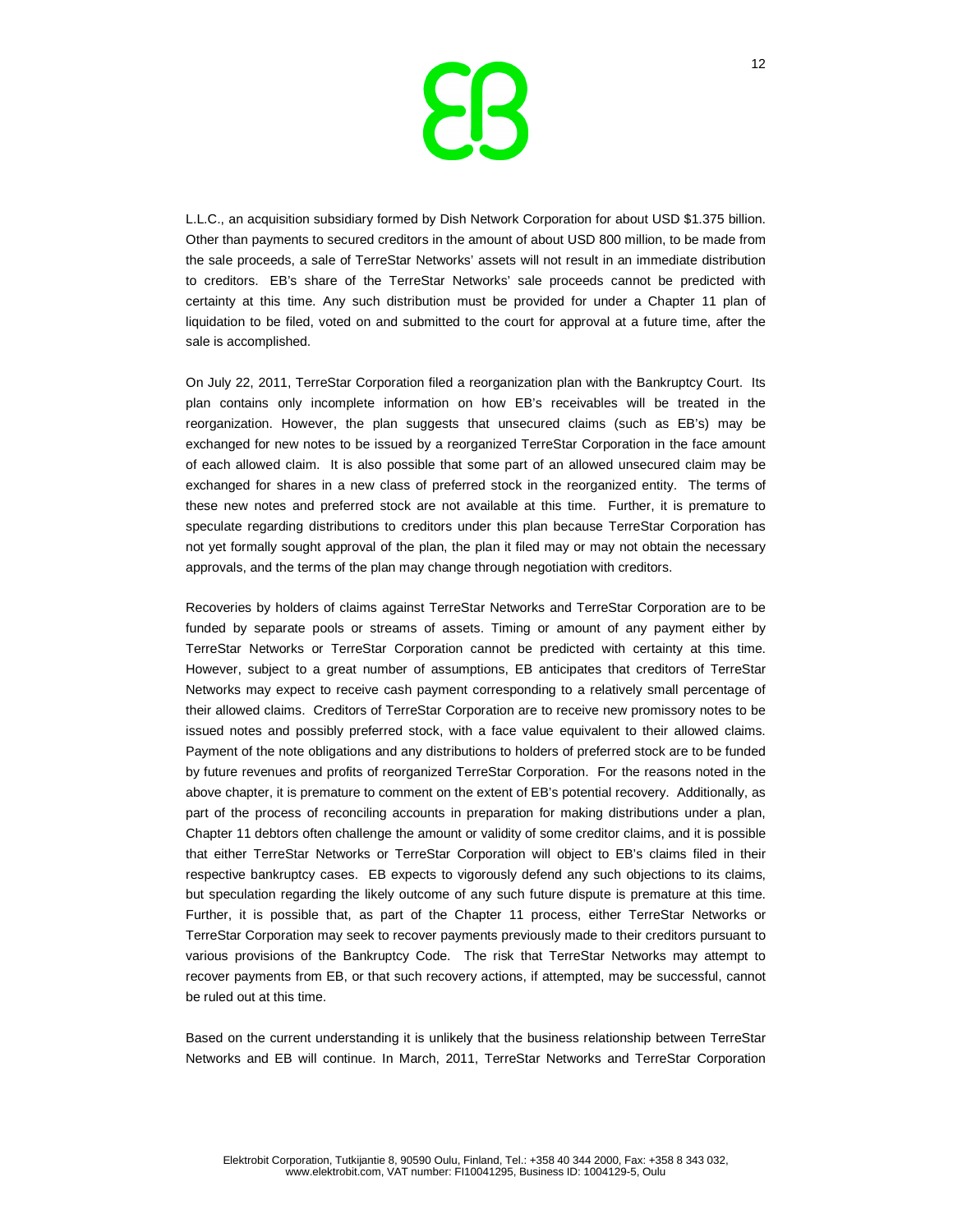

obtained Bankruptcy Court orders authorizing them to cease performing any further contractual obligations towards EB, and also terminating EB's further obligations under the contracts between them. These orders did not affect EB's status as a creditor of the TerreStar companies. At worst, the progress of the TerreStar Chapter 11 cases may result in significant further credit losses for EB. Should the accounts receivable not be collected at all, either from TerreStar Networks or TerreStar Corporation, an impairment loss and costs related to the collection process would additionally lower EB's operating result on a non-recurring basis by approximately EUR 10 million, at maximum (USD-nominated items as per exchange rate of August 3, 2011). However, this would not have any significant negative effect on the EB's cash flow.

Based on EB's current understanding, there is no reason to believe that there would be further impairment losses on EB's account receivable from TerreStar Networks and TerreStar Corporation. EB aims to collect the amounts owed to it in full through the Chapter 11 cases of TerreStar Networks and TerreStar Corporation, and/or for example through selling of the earlier mentioned accounts receivable. It is possible that based on later information related to the TerreStar Networks´ and TerreStar Corporation's Chapter 11 cases, the above views may need to be reconsidered.

As the EB's customer base consists mainly of companies operating in the fields of automotive and telecommunications, the company is exposed to market changes in these industries. EB believes that expanding the customer base will reduce dependence on individual companies and that the company will thereby be mainly affected by the general business climate in automotive and telecommunication industries. However, some parts of EB's business are more sensitive to customer dependency than others. Respectively, this may translate as accumulation of risk with respect to outstanding receivables and ultimately with respect to credit losses. The more specific market outlook is presented under the "Business Segments' development during the second quarter 2011 and market outlook" section.

EB's operative business risks are mainly related to following items: uncertainties and short visibility on customers' product program decisions, their make or buy decisions and on the other hand, their decisions to continue, downsize or terminate current product programs, ramping up and down project resources, availability of personnel in labour markets (in particular in Germany and Finland), timing and on the other hand successful utilization of the most important technologies and components, competitive situation and potential delays in the markets, timely closing of customer and supplier contracts with reasonable commercial terms, delays in R&D projects, activations based on customer contracts, obsolescence of inventories and technology risks in product development causing higher than planned R&D costs. In addition there are typical industry warranty and liability risks as well as risks related to management of intellectual property rights involved in selling EB's services, solutions and products.

Product delivery business model includes such risks as high dependency on actual product volumes, development of the cost of materials and production yields. The above-mentioned risks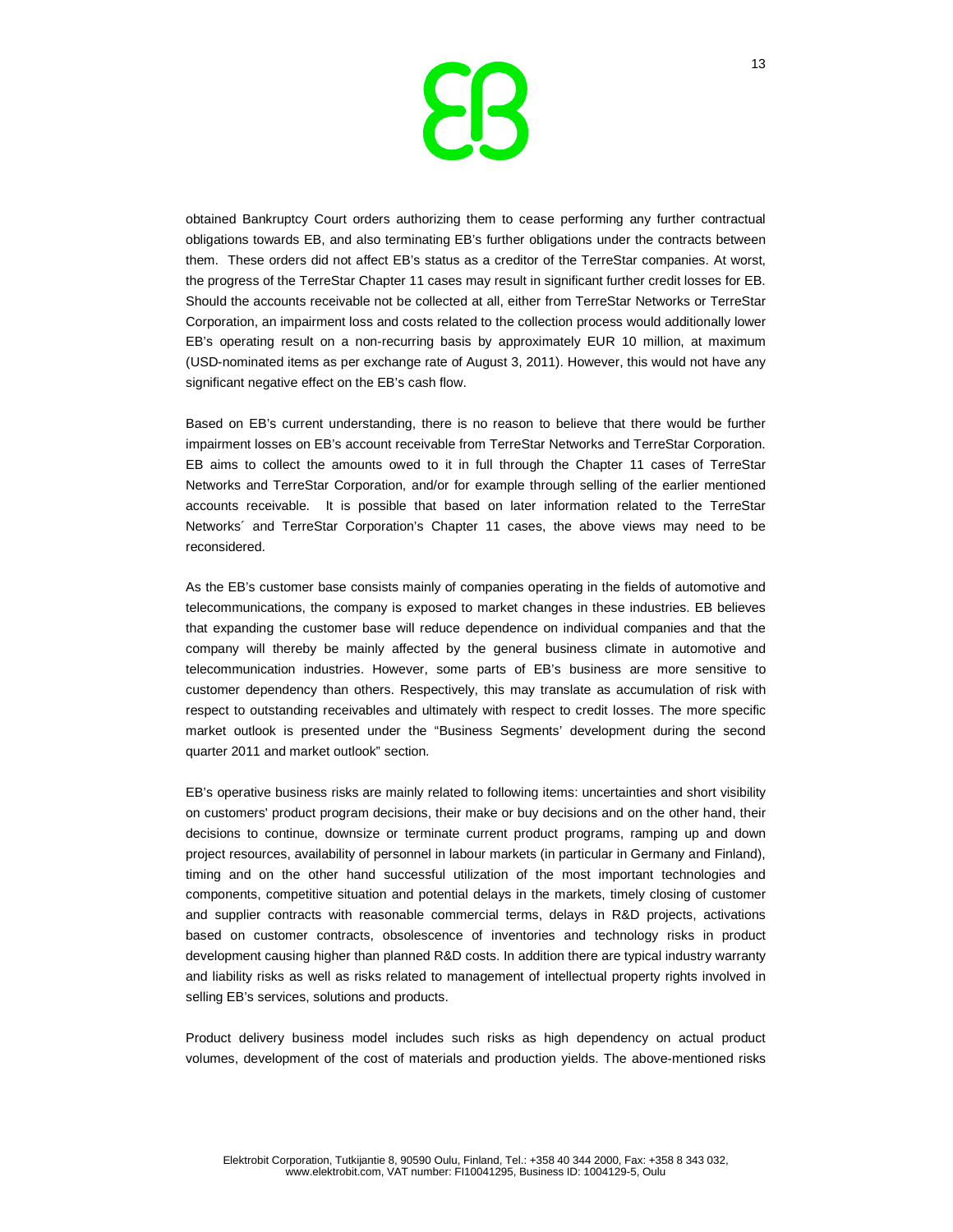

may manifest themselves as higher cost of product delivery, and ultimately, as lower profit. Revenues expected to come from new products for existing and new customers include normal timing risks.

More information on the risks and uncertainties affecting EB can be found on the Company's website at www.elektrobit.com

#### STATEMENT OF FINANCIAL POSITION AND FINANCING

The figures presented in the statement of financial position of June 30, 2011, are compared with the statement of the financial position of December 31, 2010 (MEUR). The figures for the period under review contain provision of EUR 1.5 million.

|                                            | 6/2011 | 12/2010 |
|--------------------------------------------|--------|---------|
| Non-current assets                         | 41.3   | 41.2    |
| Current assets                             | 67.7   | 83.7    |
| Total assets                               | 108.9  | 124.9   |
| Share capital                              | 12.9   | 12.9    |
| Other equity                               | 52.2   | 58.3    |
| Non-controlling interests                  | 1.4    | 1.3     |
| Total shareholders' equity                 | 66.6   | 72.5    |
| Non-current liabilities                    | 9.0    | 11.6    |
| <b>Current liabilities</b>                 | 33.4   | 40.8    |
| Total shareholders' equity and liabilities | 108.9  | 124.9   |

Net cash flow from operations during the period under review:

| + net profit +/- adjustment of accrual basis items | $FUR - 2.3$ million |
|----------------------------------------------------|---------------------|
| + decrease in net working capital                  | $EUR +4.4$ million  |
| - interest, taxes and dividends                    | $EUR +2.7$ million  |
| $=$ cash generated from operations                 | $EUR +4.8$ million  |
| - net cash used in investment activities           | $EUR - 5.1$ million |
| - net cash used in financing                       | EUR -2.4 million    |
| $=$ net change in cash and cash equivalents        | EUR -2.7 million    |
|                                                    |                     |

The amount of accounts and other receivables, booked in current receivables, was EUR 47.7 million (EUR 61.3 million on December 31, 2010). Accounts and other payables, booked in interestfree current liabilities, were EUR 28.4 million (EUR 35.7 million on December 31, 2010). The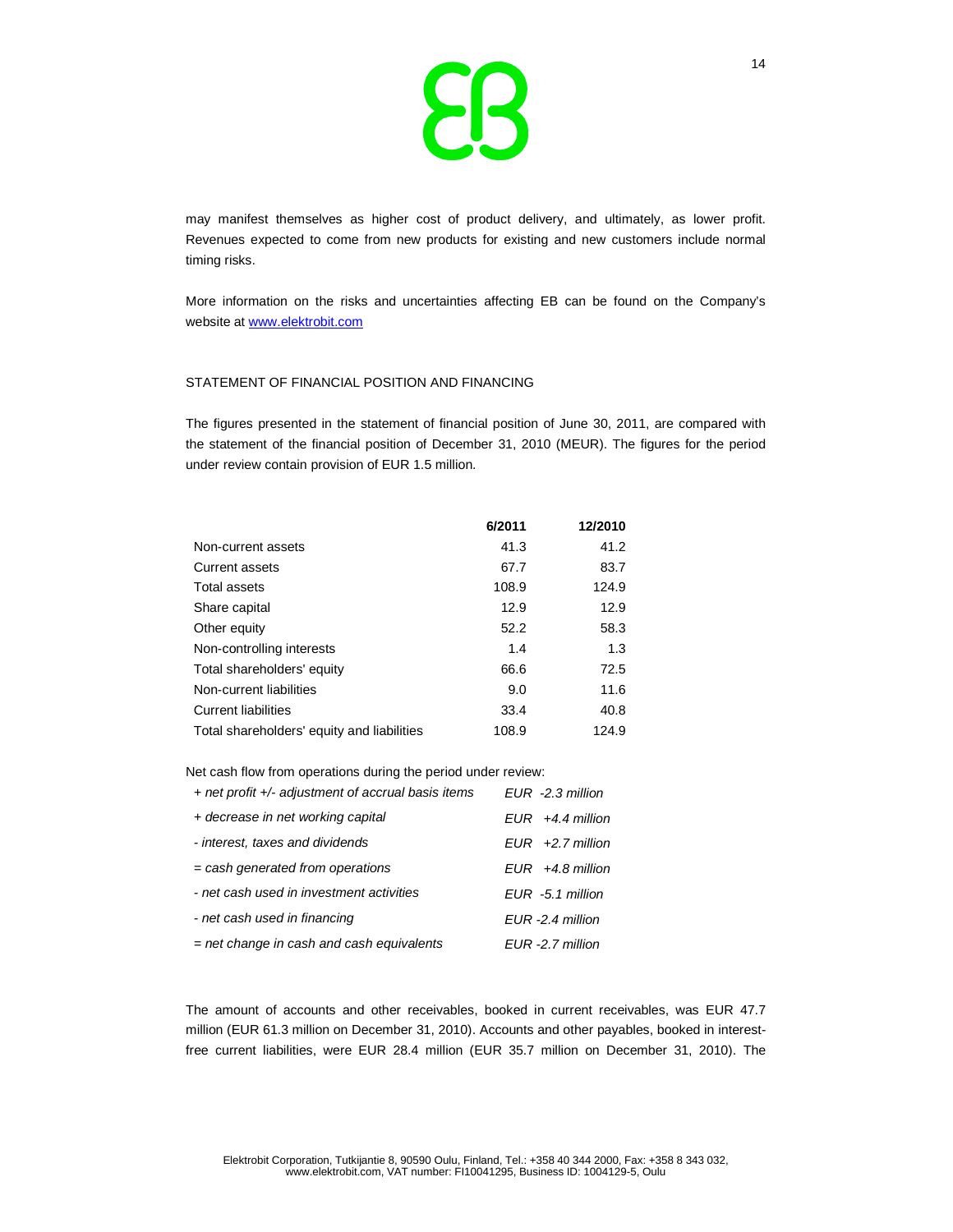

amount of non-depreciated consolidation goodwill at the end of the period under review was EUR 18.5 million (EUR 18.5 million on December 31, 2010).

The amount of gross investments in the period under review was EUR 5.7 million, consisting of replacement investments. Net investments for the reporting period totaled EUR 5.4 million. The total amount of depreciation during the period under review was EUR 5.0 million, including EUR 1.1 million of depreciation owing to business acquisitions.

The amount of interest-bearing debt at the end of the reporting period was EUR 10.9 million. The distribution of net financing expenses on the income statement was as follows:

| interest, dividend and other financial income  | EUR 0.1 million  |
|------------------------------------------------|------------------|
| interest expenses and other financial expenses | EUR -0.3 million |
| foreign exchange gains and losses              | EUR -0.5 million |

EB's equity ratio at the end of the period was 64.9% (62.6% at the end of 2010).

EB follows a hedging strategy, the objective of which is to ensure the margins of business operations in changing market circumstances by minimizing the influence of exchange rates. In accordance with the hedging strategy, the agreed customer commitments net cash flow of the currency in question is hedged. The net cash flow is determined on the basis of sales receivables, payables, the order book and the budgeted net currency cash flow. The hedged foreign currency exposure at the end of the review period was equivalent to EUR 14.5 million.

#### **PERSONNEL**

EB employed an average of 1,539 people between January and June 2011. At the end of June, EB had 1,525 employees (1,539 at the end of 2010). A significant part of EB's personnel are product development engineers.

#### FLAGGING NOTIFICATIONS

There were no changes in ownership during the period under review that would have caused flagging notifications which are obligations for disclosure in accordance with Chapter 2, section 9 of the Securities Market Act.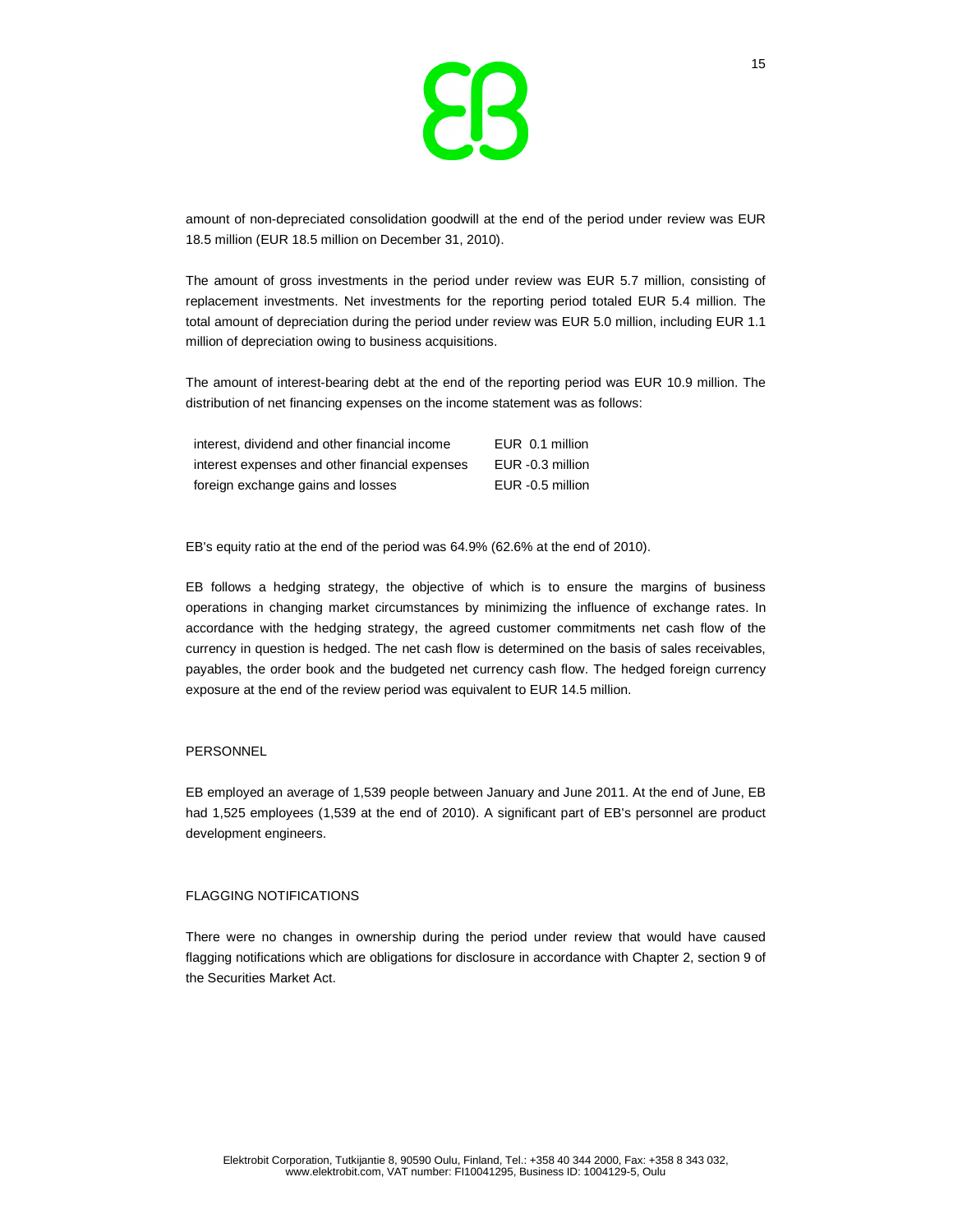

### EVENTS AFTER THE REVIEW PERIOD

On August 1, 2011 EB announced that Mr. Alexander Kocher (M. Sc., Electrical Engineering), 50, has been appointed President of the Automotive Business Segment and Managing Director of Elektrobit Automotive GmbH, effective latest November 1, 2011. Mr. Kocher will transfer to EB from Wind River GmbH, a subsidiary of Intel Inc, where he has worked as Vice President and General Manager of Automotive Business Unit. Kocher will report to the Board of Directors of Elektrobit Automotive GmbH. The board is chaired by Jukka Harju, CEO of EB.

Oulu, August 5, 2011

EB, Elektrobit Corporation The Board of Directors

Further Information: Jukka Harju CEO Tel. +358 40 344 5466

Distribution: NASDAQ OMX Helsinki Major media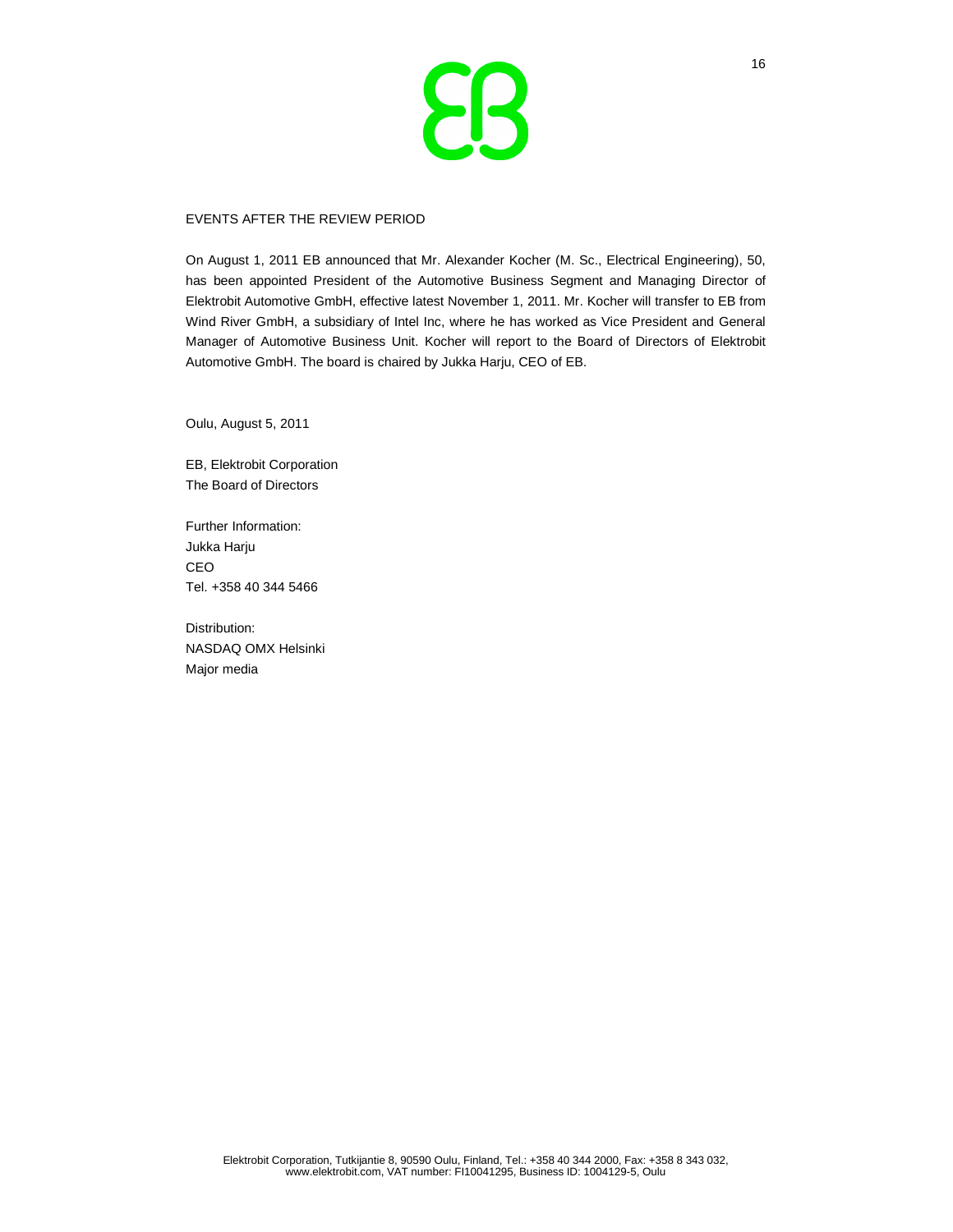

# **EB, ELEKTROBIT CORPORATION, CONDENSED FINANCIAL STATEMENTS AND NOTES JANUARY- JUNE 2011**  (unaudited)

The Interim Report has been prepared in accordance with IAS 34 Interim Financial Reporting.

| <b>CONSOLIDATED STATEMENT OF COMPREHENSIVE</b>         | 1-6/2011 | 1-6/2010 | 1-12/2010 |
|--------------------------------------------------------|----------|----------|-----------|
| <b>INCOME (MEUR)</b>                                   |          |          |           |
|                                                        | 6 months | 6 months | 12 months |
| <b>NET SALES</b>                                       | 76.1     | 86.2     | 161.8     |
| Other operating income                                 | 1.6      | 1.4      | 2.4       |
| Change in work in progress and finished goods          | 0.3      | 0.0      | $-0.2$    |
| Work performed by the undertaking for its own purpose  |          |          |           |
| and capitalized                                        | 0.1      | 0.1      | 0.2       |
| Raw materials                                          | $-5.8$   | $-6.5$   | $-15.4$   |
| Personnel expenses                                     | $-47.6$  | $-49.1$  | $-97.7$   |
| Depreciation                                           | $-5.0$   | $-4.3$   | $-8.5$    |
| Other operating expenses                               | $-24.1$  | $-26.1$  | $-59.8$   |
| OPERATING PROFIT (LOSS)                                | $-4.4$   | 1.8      | $-17.3$   |
| Financial income and expenses                          | $-0.7$   | $-1.8$   | $-1.3$    |
| <b>RESULT BEFORE TAXES</b>                             | $-5.1$   | 0.0      | $-18.6$   |
| Income taxes                                           | $-0.0$   | $-1.3$   | 2.9       |
| RESULT FOR THE PERIOD FROM CONTINUING                  |          |          |           |
| <b>OPERATIONS</b>                                      | $-5.1$   | $-1.2$   | $-15.7$   |
| Other comprehensive income:                            |          |          |           |
| Exchange differences on translating foreign operations | $-0.1$   | 1.9      | 0.8       |
| Other comprehensive income for the period total        | $-0.1$   | 1.9      | 0.8       |
| TOTAL COMPREHENSIVE INCOME FOR THE PERIOD              | $-5.3$   | 0.6      | $-14.9$   |
| Result for the period attributable to                  |          |          |           |
| Equity holders of the parent                           | $-5.3$   | $-1.5$   | $-16.1$   |
| Non-controlling interests                              | 0.1      | 0.3      | 0.5       |
| Total comprehensive income attributable to             |          |          |           |
| Equity holders of the parent                           | $-5.4$   | 0.3      | $-15.4$   |
| Non-controlling interests                              | 0.1      | 0.3      | 0.5       |
| Earnings per share EUR continuing operations           |          |          |           |
| Basic earnings per share                               | $-0.04$  | $-0.01$  | $-0.12$   |
| Diluted earnings per share                             | $-0.04$  | $-0.01$  | $-0.12$   |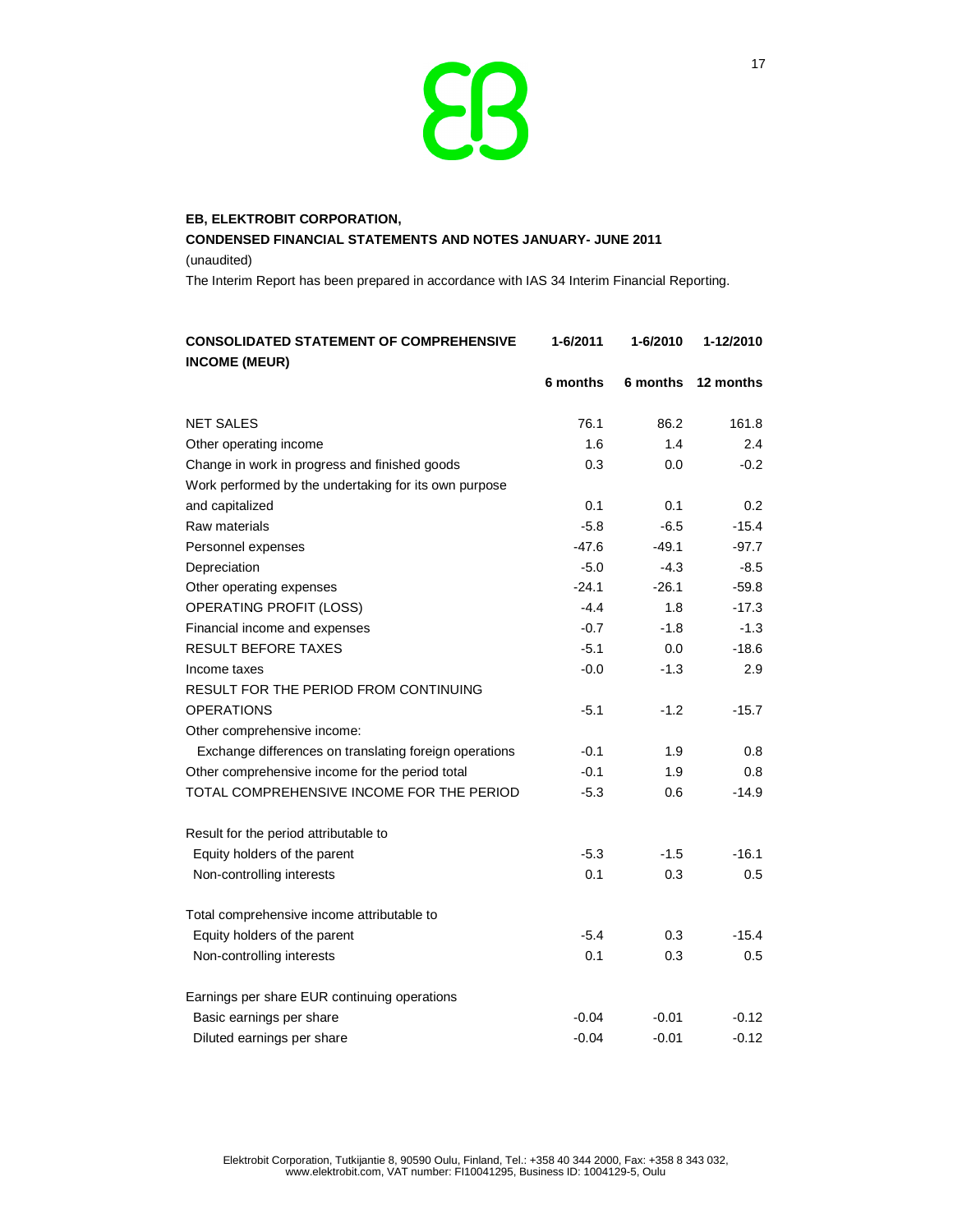

| Average number of shares, 1000 pcs                         | 129 413          | 129 413         | 129 413  |
|------------------------------------------------------------|------------------|-----------------|----------|
| Average number of shares, diluted, 1000 pcs                | 130 187          | 130 382         | 130 277  |
| <b>CONSOLIDATED STATEMENT OF FINANCIAL</b>                 | <b>June 30,</b>  | <b>June 30,</b> | Dec. 31, |
| <b>POSITION (MEUR)</b>                                     | 2011             | 2010            | 2010     |
| ASSETS                                                     |                  |                 |          |
| Non-current assets                                         |                  |                 |          |
| Property, plant and equipment                              | 9.2              | 10.8            | 10.5     |
| Goodwill                                                   | 18.5             | 18.5            | 18.5     |
| Intangible assets                                          | 13.4             | 9.1             | 11.6     |
| Other financial assets                                     | 0.1              | 0.1             | 0.2      |
| Receivables                                                | 0.0              | 0.4             | 0.3      |
| Deferred tax assets                                        | 0.1              | 0.1             | 0.1      |
| Non-current assets total                                   | 41.3             | 39.1            | 41.2     |
| <b>Current assets</b>                                      |                  |                 |          |
| Inventories                                                | $2.2\phantom{0}$ | 2.5             | 1.9      |
| Trade and other receivables                                | 47.7             | 65.6            | 61.3     |
| Financial assets at fair value through profit or loss      | 0.0              | 45.5            | 7.7      |
| Cash and short term deposits                               | 17.8             | 14.4            | 12.9     |
| Current assets total                                       | 67.7             | 128.0           | 83.7     |
| <b>TOTAL ASSETS</b>                                        | 108.9            | 167.1           | 124.9    |
| EQUITY AND LIABILITIES                                     |                  |                 |          |
| Equity attributable to equity holders of the parent        |                  |                 |          |
| Share capital                                              | 12.9             | 12.9            | 12.9     |
| Invested non-restricted equity fund                        | 38.7             | 38.7            | 38.7     |
| <b>Translation difference</b>                              | 0.5              | 1.7             | 0.6      |
| Retained earnings                                          | 13.1             | 33.3            | 19.0     |
| Non-controlling interests                                  | 1.4              | 1.1             | 1.3      |
| <b>Total equity</b>                                        | 66.6             | 87.8            | 72.5     |
| Non-current liabilities                                    |                  |                 |          |
| Deferred tax liabilities                                   | 1.1              | 1.7             | 1.4      |
| Pension obligations                                        | 1.2              | 1.1             | 1.2      |
| Provisions                                                 | 0.8              | 0.6             | 1.0      |
| Interest-bearing liabilities                               | 5.9              | 10.5            | 8.0      |
| Non-current liabilities total                              | 9.0              | 13.9            | 11.6     |
| <b>Current liabilities</b>                                 |                  |                 |          |
| Trade and other payables                                   | 27.7             | 59.3            | 33.3     |
| Financial liabilities at fair value through profit or loss |                  | 0.0             |          |
| Provisions                                                 | 0.7              | 1.1             | 2.4      |
| Interest-bearing loans and borrowings                      | 5.0              | 5.0             | 5.1      |
|                                                            |                  |                 |          |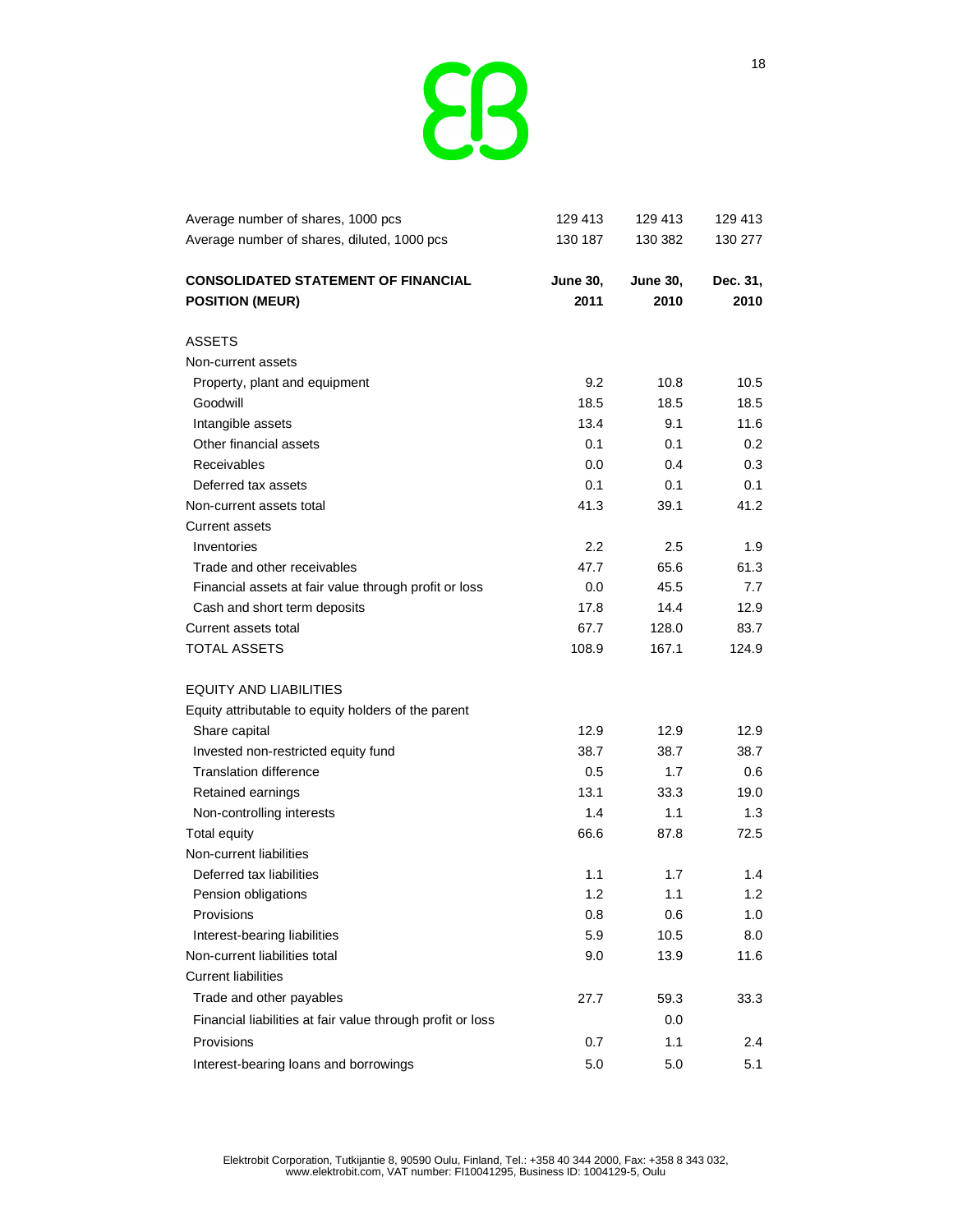

| <b>Current liabilities total</b>                   | 33.4     | 65.4     | 40.8      |
|----------------------------------------------------|----------|----------|-----------|
| <b>Total liabilities</b>                           | 42.4     | 79.3     | 52.4      |
| <b>TOTAL EQUITY AND LIABILITIES</b>                | 108.9    | 167.1    | 124.9     |
| <b>CONSOLIDATED STATEMENT OF CASH FLOWS</b>        | 1-6/2011 | 1-6/2010 | 1-12/2010 |
| (MEUR)                                             |          |          |           |
|                                                    | 6 months | 6 months | 12 months |
| CASH FLOW FROM OPERATING ACTIVITIES                |          |          |           |
| Result for the period                              | $-5.1$   | $-1.2$   | $-15.7$   |
| Adjustment of accrual basis items                  | 2.8      | 7.9      | 17.5      |
| Change in net working capital                      | 4.4      | 3.1      | 3.5       |
| Interest paid on operating activities              | $-0.8$   | $-2.5$   | $-2.3$    |
| Interest received from operating activities        | 0.1      | 0.3      | 0.6       |
| Other financial income and expenses, net received  | 0.0      | 0.0      | 0.0       |
| Income taxes paid                                  | 3.4      | $-1.5$   | $-2.2$    |
| <b>NET CASH FROM OPERATING ACTIVITIES</b>          | 4.8      | 6.1      | 1.5       |
| CASH FLOW FROM INVESTING ACTIVITIES                |          |          |           |
| Acquisition of business unit, net of cash acquired | $-0.8$   | $-0.2$   | $-0.3$    |
| Purchase of property, plant and equipment          | $-1.0$   | $-0.4$   | $-1.7$    |
| Purchase of intangible assets                      | $-3.5$   | $-1.9$   | $-6.2$    |
| Purchase of other investments                      | $-0.0$   | $-0.0$   | $-0.0$    |
| Sale of property, plant and equipment              | 0.1      | 0.1      | 0.1       |
| Sale of intangible assets                          |          | 0.0      | 0.0       |
| Proceeds from sale of investments                  | 0.0      | 0.2      | 0.1       |
| <b>NET CASH FROM INVESTING ACTIVITIES</b>          | $-5.1$   | $-2.4$   | $-7.9$    |
| CASH FLOW FROM FINANCING ACTIVITIES                |          |          |           |
| Proceeds from borrowing                            | 0.2      |          |           |
| Repayment of borrowing                             | $-1.2$   | $-1.2$   | $-2.8$    |
| Payment of finance liabilities                     | $-1.5$   | $-1.7$   | $-3.4$    |
| Distribution of funds from the share premium fund  |          |          | $-25.9$   |
| <b>NET CASH FROM FINANCING ACTIVITIES</b>          | $-2.4$   | $-2.8$   | $-32.1$   |
| NET CHANGE IN CASH AND CASH EQUIVALENTS            | $-2.7$   | 0.9      | $-38.5$   |
| Cash and cash equivalents at beginning of period   | 20.5     | 59.1     | 59.1      |
| Cash and cash equivalents at end of period         | 17.8     | 60.0     | 20.5      |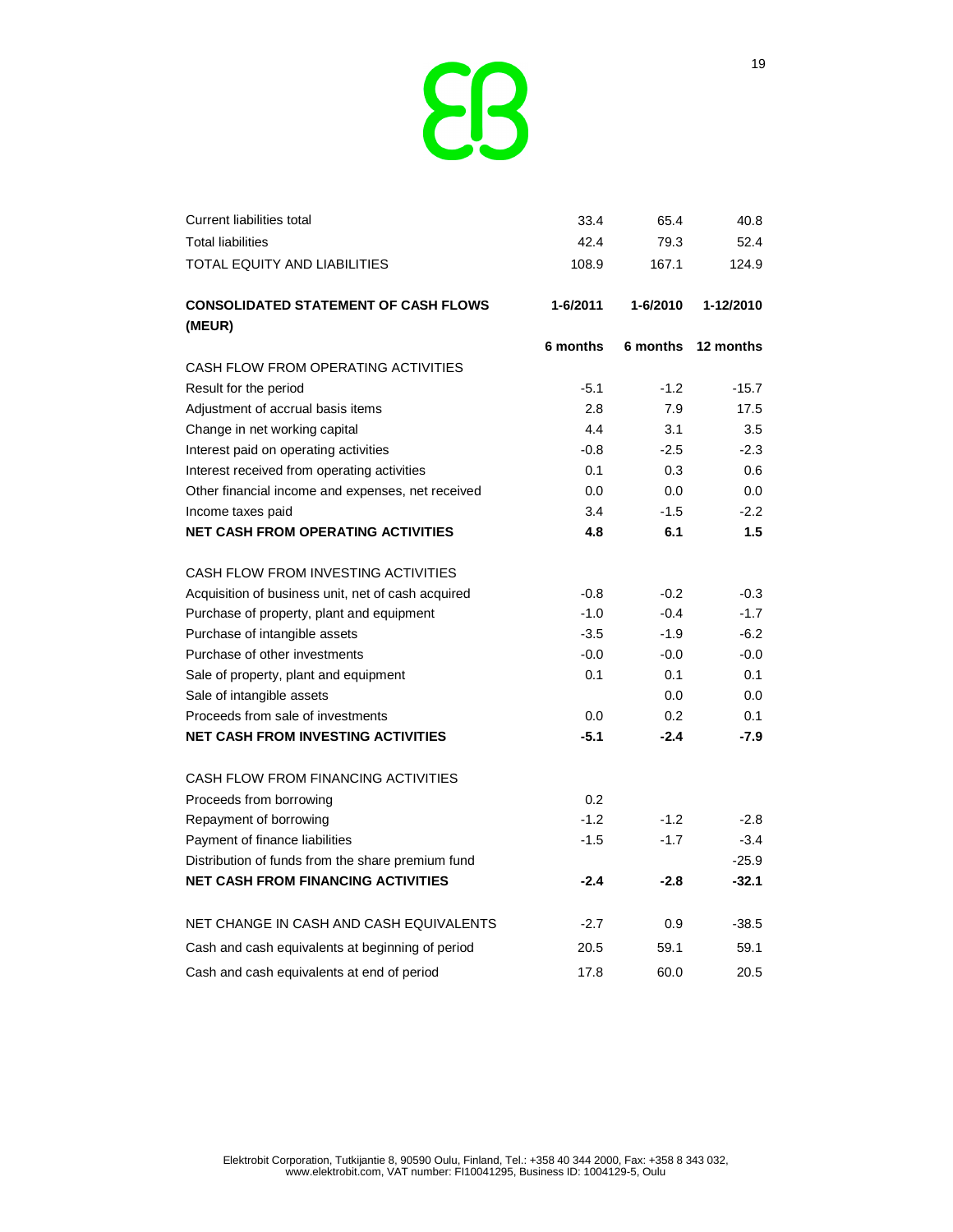# $\blacktriangleright$

## **CONSOLIDATED STATEMENT OF CHANGES IN EQUITY (MEUR)**

A = Share capital

- B = Share premium
- C = Invested non-restricted equity fund
- D = Retained earnings
- E = Non-controlling interests
- $F = Total$  equity

|                                           | A    | в       | С    | D      | Е   | F       |
|-------------------------------------------|------|---------|------|--------|-----|---------|
|                                           |      |         |      |        |     |         |
| Equity on January 1, 2010                 | 12.9 | 64.6    |      | 34.9   | 0.4 | 112.8   |
| Distribution of funds from the share      |      |         |      |        |     |         |
| premium fund                              |      | $-25.9$ |      |        |     | $-25.9$ |
| Transfer from the share premium fund      |      | $-38.7$ | 38.7 |        |     | 0.0     |
| Share-related compensation                |      |         |      | 0.3    |     | 0.3     |
| Total comprehensive income for the period |      |         |      | 0.3    |     | 0.3     |
| Other items                               |      |         |      | $-0.5$ | 0.7 | 0.2     |
| Equity on June 30, 2010                   | 12.9 | 0.0     | 38.7 | 35.1   | 1.1 | 87.8    |
|                                           |      |         |      |        |     |         |
| Equity on January 1, 2011                 | 12.9 |         | 38.7 | 19.6   | 1.3 | 72.5    |
| Share-related compensation                |      |         |      | 0.2    |     | 0.2     |
| Total comprehensive income for the period |      |         |      | $-5.4$ |     | $-5.4$  |
| Other items                               |      |         |      | $-0.8$ | 0.1 | $-0.7$  |
| Equity on June 30, 2011                   | 12.9 |         | 38.7 | 13.6   | 1.4 | 66.6    |

## **NOTES TO THE FINANCIAL STATEMENT BULLETIN**

#### **Accounting principles for the Financial Statement Bulletin:**

The same accounting policies and methods of computation are followed in the financial statement bulletin as compared with annual financial statements.

## **Explanatory comments about the seasonality or cyclicality of reporting period operations:**

The Company operates in business areas which are subject to seasonal fluctuations.

## **Payment of dividend:**

The General Meeting held on March 31, 2011 decided in accordance with the proposal of the Board of Directors that no dividend shall be distributed.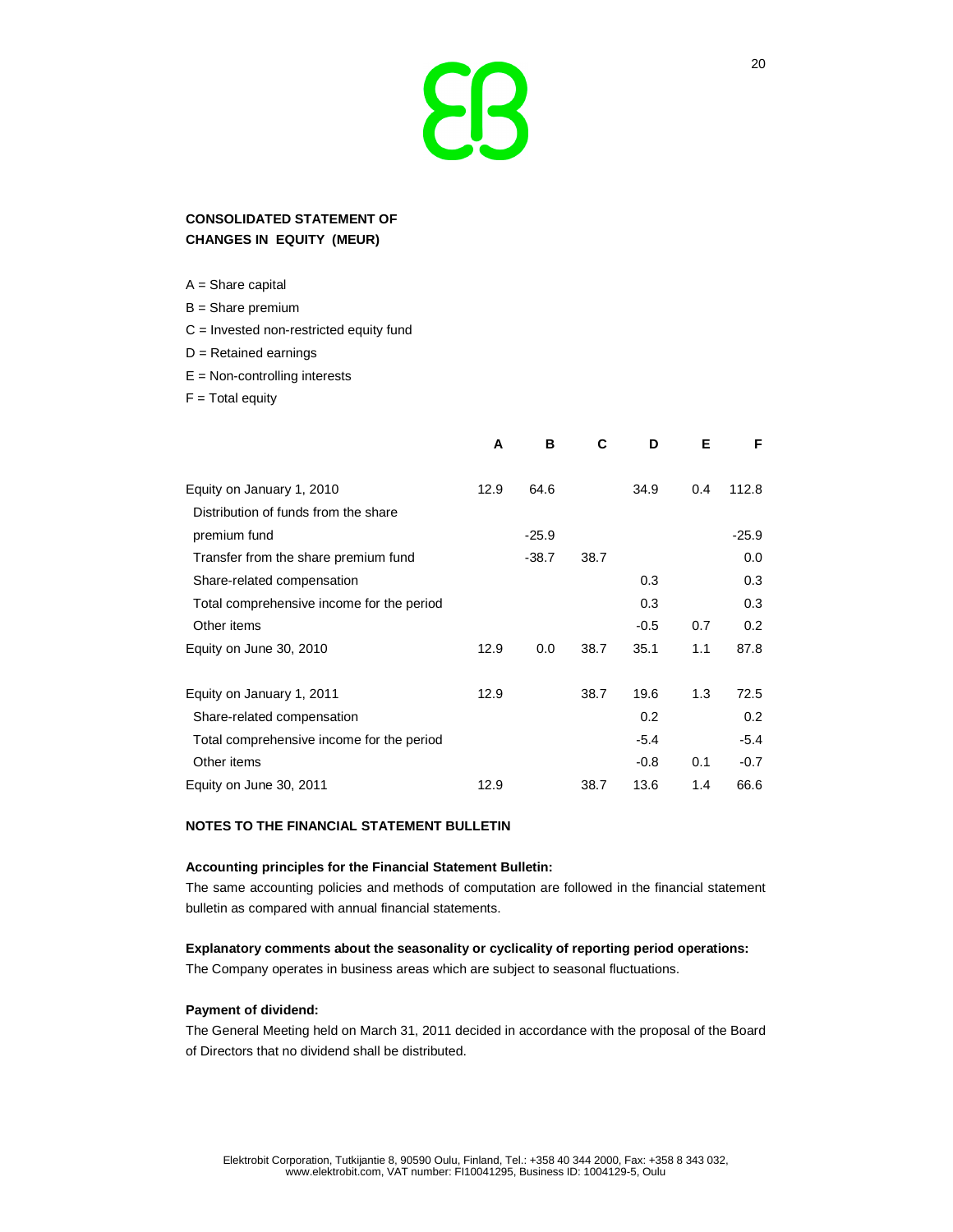

## **SEGMENT INFORMATION (MEUR)**

| OPERATING SEGMENTS              | 1-6/2011 | 1-6/2010 | 1-12/2010 |  |
|---------------------------------|----------|----------|-----------|--|
|                                 | 6 months | 6 months | 12 months |  |
| Automotive                      |          |          |           |  |
| Net sales to external customers | 46.3     | 37.1     | 80.1      |  |
| Net sales to other segments     | 0.0      | 0.0      | 0.0       |  |
| Net sales total                 | 46.3     | 37.1     | 80.1      |  |
| Operating profit (loss)         | 0.1      | 0.7      | 1.9       |  |
| Wireless                        |          |          |           |  |
| Net sales to external customers | 29.6     | 48.7     | 80.9      |  |
| Net sales to other segments     | 0.2      | 0.0      | 0.0       |  |
| Net sales total                 | 29,8     | 48.7     | 81.0      |  |
| Operating profit (loss)         | $-4.5$   | 1.3      | $-19.3$   |  |
| <b>OTHER ITEMS</b>              |          |          |           |  |
| Other items                     |          |          |           |  |
| Net sales to external customers | 0.1      | 0.4      | 0.8       |  |
| Operating profit (loss)         | $-0.0$   | $-0.1$   | 0.1       |  |
| Eliminations                    |          |          |           |  |
| Net sales to other segments     | $-0.2$   | $-0.0$   | $-0.0$    |  |
| Operating profit (loss)         | 0.0      | 0.0      | 0.0       |  |
| Group total                     |          |          |           |  |
| Net sales to external customers | 76.1     | 86.2     | 161.8     |  |
| Operating profit (loss)         | $-4.4$   | 1.8      | $-17.3$   |  |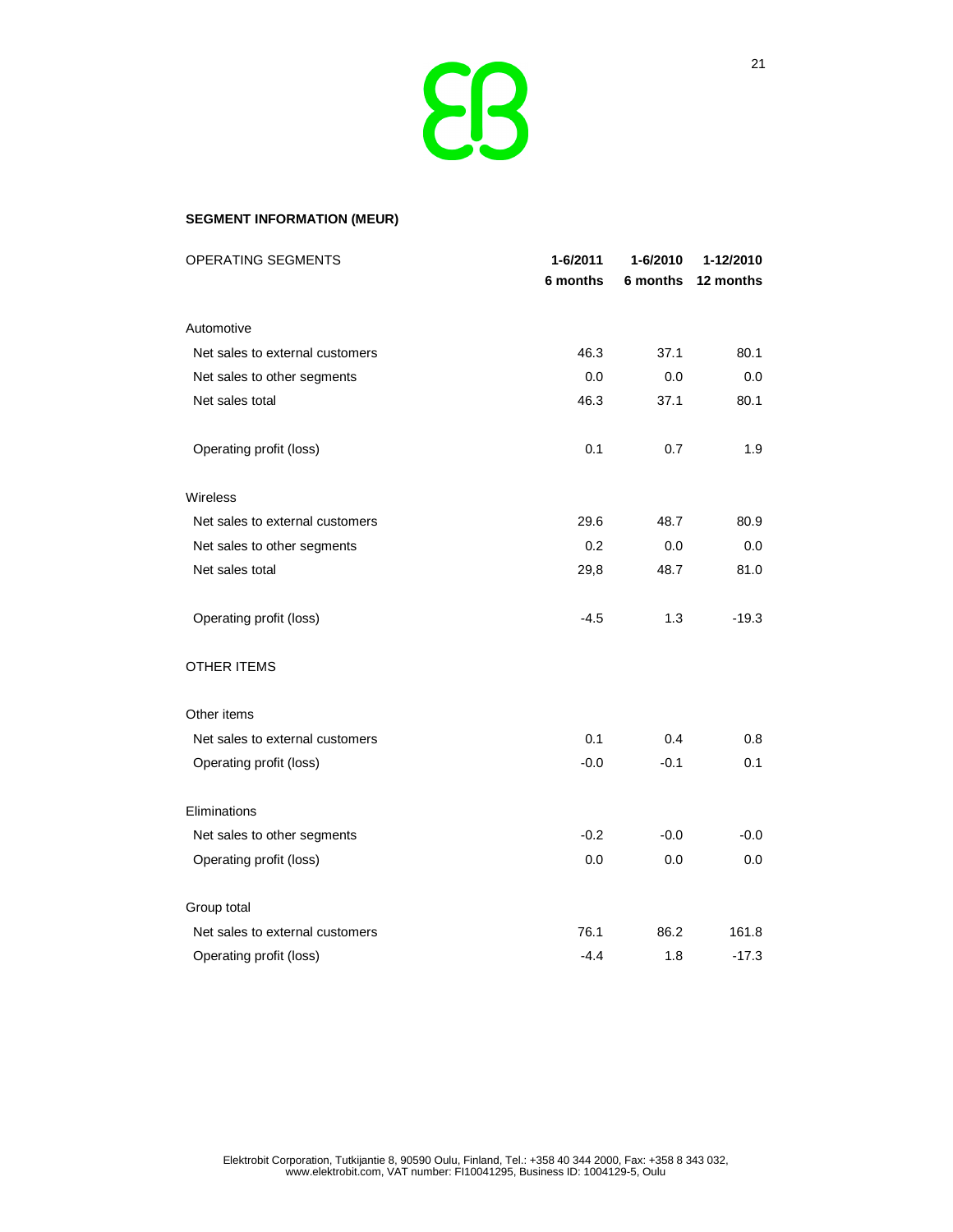

| Net sales of geographical areas (MEUR) | 1-6/2011 | $1 - 6/2010$ | 1-12/2010          |
|----------------------------------------|----------|--------------|--------------------|
|                                        | 6 months |              | 6 months 12 months |
| Net sales                              |          |              |                    |
| Europe                                 | 58.8     | 47.6         | 96.8               |
| Americas                               | 10.6     | 33.2         | 53.4               |
| Asia                                   | 6.7      | 5.3          | 11.6               |
| Net sales total                        | 76.1     | 86.2         | 161.8              |

# **Material events subsequent to the end of the interim period not reflected in the financial statements for the interim period:**

There are no such material events subsequent to the end of the interim report period that have not been reflected in this report.

| <b>Related party transactions:</b>             |          |          | 1-6/2011   | 1-6/2010 | 1-12/2010 |
|------------------------------------------------|----------|----------|------------|----------|-----------|
| Employee benefits for key management and stock |          |          |            |          |           |
| option expenses total                          |          |          | 0.9        | 1.0      | 2.2       |
|                                                |          |          |            |          |           |
| <b>CONSOLIDATED STATEMENT OF</b>               | $4 - 61$ | $1 - 3/$ | $10 - 121$ | $7 - 9/$ | $4 - 6/$  |
| <b>COMPREHENSIVE INCOME</b>                    | 2011     | 2011     | 2010       | 2010     | 2010      |
| BY QUARTER (MEUR)                              | 3 months | 3 months | 3 months   | 3 months | 3 months  |
| <b>NET SALES</b>                               | 39.7     | 36.5     | 41.8       | 33.7     | 44.7      |
| Other operating income                         | 0.9      | 0.7      | 0.6        | 0.4      | 0.8       |
| Change in work in progress and                 |          |          |            |          |           |
| finished goods                                 | 0.1      | 0.2      | $-0.5$     | 0.2      | $-0.1$    |
| Work performed by the undertaking              |          |          |            |          |           |
| for its own purpose and capitalized            | 0.0      | 0.1      | 0.0        | 0.1      | 0.1       |
| Raw materials                                  | $-3.0$   | $-2.8$   | $-6.1$     | $-2.8$   | $-3.2$    |
| Personnel expenses                             | $-23.3$  | $-24.3$  | $-26.1$    | $-22.5$  | $-24.9$   |
| Depreciation                                   | $-2.7$   | $-2.4$   | $-2.1$     | $-2.2$   | $-2.2$    |
| Other operating expenses                       | $-12.2$  | $-11.9$  | $-15.3$    | $-18.4$  | $-15.0$   |
| <b>OPERATING PROFIT (LOSS)</b>                 | $-0.5$   | $-3.9$   | $-7.7$     | $-11.5$  | 0.1       |
| Financial income and expenses                  | $-0.3$   | $-0.4$   | $-0.3$     | 0.9      | $-0.8$    |
| <b>RESULT BEFORE TAXES</b>                     | $-0.8$   | $-4.3$   | $-8.0$     | $-10.6$  | $-0.7$    |
| Income taxes                                   | $-0.0$   | 0.0      | 2.6        | 1.6      | $-0.2$    |
| <b>RESULT FOR THE PERIOD FROM</b>              |          |          |            |          |           |
| <b>CONTINUING OPERATIONS</b>                   | $-0.8$   | $-4.3$   | $-5.4$     | $-9.0$   | $-0.9$    |
| Other comprehensive income                     |          |          |            |          |           |
| for the period total                           | $-0.1$   | $-0.1$   | 0.3        | $-1.4$   | 1.2       |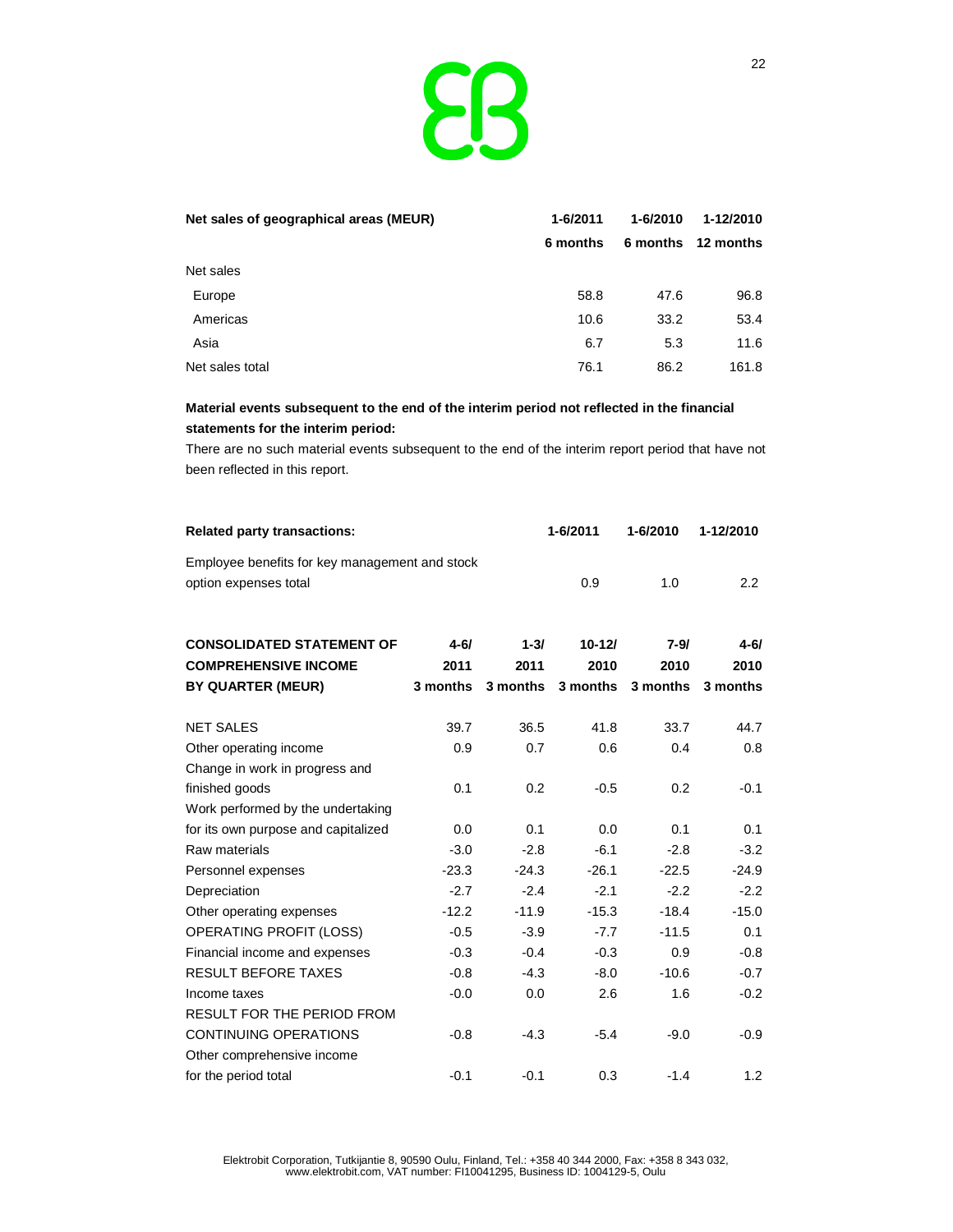

| <b>TOTAL COMPREHENSIVE</b>                                    |                 |           |          |           |                 |
|---------------------------------------------------------------|-----------------|-----------|----------|-----------|-----------------|
| INCOME FOR THE PERIOD                                         | -0.9            | $-4.4$    | $-5.1$   | $-10.4$   | 0.3             |
| Result for the period attributable to:                        |                 |           |          |           |                 |
| Equity holders of the parent                                  | -0.8            | $-4.4$    | $-5.5$   | $-9.0$    | $-0.9$          |
| Non-controlling interests                                     | 0.0             | 0.1       | 0.1      | 0.0       | 0.0             |
| Total comprehensive income                                    |                 |           |          |           |                 |
| for the period attributable to:                               |                 |           |          |           |                 |
| Equity holders of the parent                                  | -0.9            | $-4.5$    | $-5.2$   | $-10.5$   | 0.3             |
| Non-controlling interests                                     | 0.0             | 0.1       | 0.1      | 0.0       | 0.0             |
| <b>CONSOLIDATED STATEMENT OF</b>                              | <b>June 30,</b> | March 31, | Dec. 31, | Sept. 30, | <b>June 30,</b> |
| <b>FINANCIAL POSITION (MEUR)</b>                              | 2011            | 2011      | 2010     | 2010      | 2010            |
| <b>ASSETS</b>                                                 |                 |           |          |           |                 |
| Non-current assets                                            |                 |           |          |           |                 |
| Property, plant and equipment                                 | 9.2             | 9.8       | 10.5     | 10.6      | 10.8            |
| Goodwill                                                      | 18.5            | 18.5      | 18.5     | 18.5      | 18.5            |
| Intangible assets                                             | 13.4            | 12.2      | 11.6     | 10.0      | 9.1             |
| Other financial assets                                        | 0.1             | 0.1       | 0.2      | 0.1       | 0.1             |
| Receivables                                                   | 0.0             | 0.3       | 0.3      | 0.4       | 0.4             |
| Deferred tax assets                                           | 0.1             | 0.1       | 0.1      | 0.1       | 0.1             |
| Non-current assets total                                      | 41.3            | 40.9      | 41.2     | 39.7      | 39.1            |
| <b>Current assets</b>                                         |                 |           |          |           |                 |
| Inventories                                                   | 2.2             | 1.6       | 1.9      | 2.9       | 2.5             |
| Trade and other receivables<br>Financial assets at fair value | 47.7            | 52.9      | 61.3     | 53.8      | 65.6            |
| through profit or loss                                        | 0.0             | 6.2       | 7.7      | 15.8      | 45.5            |
| Cash and short term deposits                                  | 17.8            | 12.4      | 12.9     | 15.0      | 14.4            |
| Current assets total                                          | 67.7            | 73.1      | 83.7     | 87.5      | 128.0           |
| TOTAL ASSETS                                                  | 108.9           | 114.0     | 124.9    | 127.2     | 167.1           |
| <b>EQUITY AND LIABILITIES</b>                                 |                 |           |          |           |                 |
| Equity attributable to equity holders                         |                 |           |          |           |                 |
| of the parent                                                 |                 |           |          |           |                 |
| Share capital                                                 | 12.9            | 12.9      | 12.9     | 12.9      | 12.9            |
| Invested non-restricted equity fund                           | 38.7            | 38.7      | 38.7     | 38.7      | 38.7            |
| <b>Translation difference</b>                                 | 0.5             | 0.5       | 0.6      | 0.3       | 1.7             |
| Retained earnings                                             | 13.1            | 14.6      | 19.0     | 24.3      | 33.3            |
| Non-controlling interests                                     | 1.4             | 1.3       | 1.3      | 1.2       | 1.1             |
| <b>Total equity</b>                                           | 66.6            | 68.2      | 72.5     | 77.4      | 87.8            |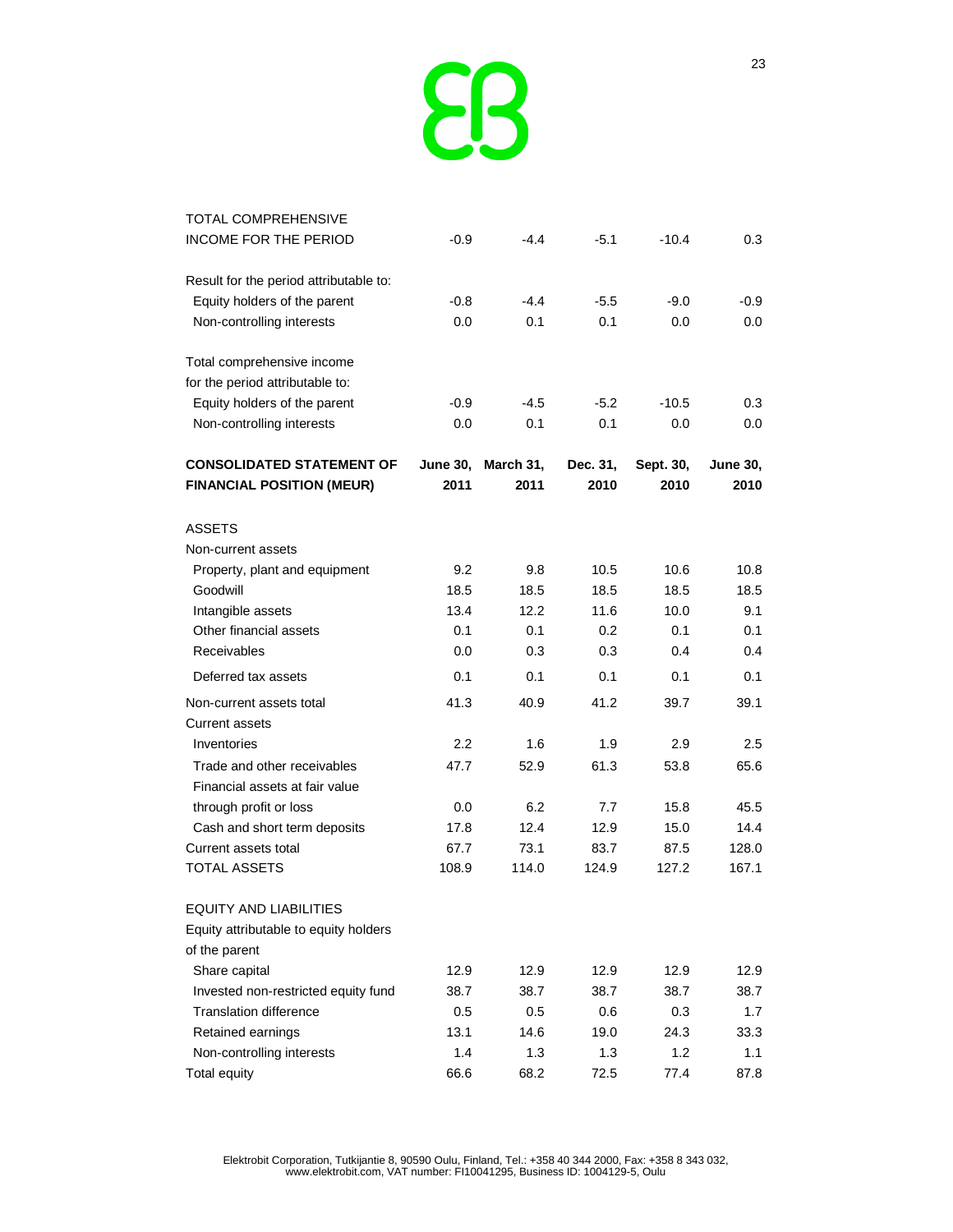

| Non-current liabilities                     |          |          |            |          |           |
|---------------------------------------------|----------|----------|------------|----------|-----------|
| Deferred tax liabilities                    | 1.1      | 1.2      | 1.4        | 1.2      | 1.7       |
| Pension obligations                         | 1.2      | 1.2      | 1.2        | 1.2      | 1.1       |
| Provisions                                  | 0.8      | 0.9      | 1.0        | 0.6      | 0.6       |
| Interest-bearing liabilities                | 5.9      | 7.2      | 8.0        | 8.9      | 10.5      |
| Non-current liabilities total               | 9.0      | 10.5     | 11.6       | 11.8     | 13.9      |
| <b>Current liabilities</b>                  |          |          |            |          |           |
| Trade and other payables                    | 27.7     | 29.0     | 33.3       | 32.1     | 59.3      |
| Financial liabilities at fair value         |          |          |            |          |           |
| through profit or loss                      |          |          |            |          | 0.0       |
| Provisions                                  | 0.7      | 2.0      | 2.4        | 0.8      | 1.1       |
| Interest-bearing loans and                  |          |          |            |          |           |
| Borrowings (non-current)                    | 5.0      | 4.3      | 5.1        | 5.1      | 5.0       |
| Current liabilities total                   | 33.4     | 35.3     | 40.8       | 38.0     | 65.4      |
| <b>Total liabilities</b>                    | 42.4     | 45.9     | 52.4       | 49.9     | 79.3      |
| TOTAL EQUITY AND LIABILITIES                | 108.9    | 114.0    | 124.9      | 127.2    | 167.1     |
| <b>CONSOLIDATED STATEMENT</b>               | 4-6/     | $1 - 3/$ | $10 - 121$ | 7-9/     | 4-6/      |
| OF CASH FLOWS BY QUARTER                    | 2011     | 2011     | 2010       | 2010     | 2010      |
|                                             | 3 months | 3 months | 3 months   | 3 months | 3 months  |
| Net cash from operating activities          | 3.4      | 1.4      | $-4.9$     | 0.2      | $-4.5$    |
| Net cash from investing activities          | $-2.8$   | -2.3     | $-2.9$     | $-2.6$   | $-1.4$    |
| Net cash from financing activities          | -0.8     | $-1.6$   | $-1.5$     | $-27.8$  | $-1.1$    |
| Net change in cash and cash                 |          |          |            |          |           |
| equivalents                                 | $-0.3$   | -2.4     | $-9.3$     | $-30.1$  | $-7.1$    |
| <b>FINANCIAL PERFORMANCE RELATED RATIOS</b> |          |          | 1-6/2011   | 1-6/2010 | 1-12/2010 |
|                                             |          |          | 6 months   | 6 months | 12 months |
| STATEMENT OF COMPREHENSIVE INCOME (MEUR)    |          |          |            |          |           |
| Net sales                                   |          |          | 76.1       | 86.2     | 161.8     |
| Operating profit (loss)                     |          |          | $-4.4$     | 1.8      | $-17.3$   |
| Operating profit (loss), % of net sales     |          |          | $-5.8$     | 2.1      | $-10.7$   |
| Result before taxes                         |          |          | $-5.1$     | 0.0      | $-18.6$   |
| Result before taxes, % of net sales         |          |          | $-6.7$     | 0.0      | $-11.5$   |
| Result for the period                       |          |          | $-5.1$     | $-1.2$   | $-15.7$   |
| PROFITABILITY AND OTHER KEY FIGURES         |          |          |            |          |           |
| Interest-bearing net liabilities, (MEUR)    |          |          | $-6.9$     | $-44.5$  | $-7.4$    |
| Net gearing, -%                             |          |          | $-10.4$    | $-50.7$  | $-10.2$   |
| Equity ratio, %                             |          |          | 64.9       | 55.4     | 62.6      |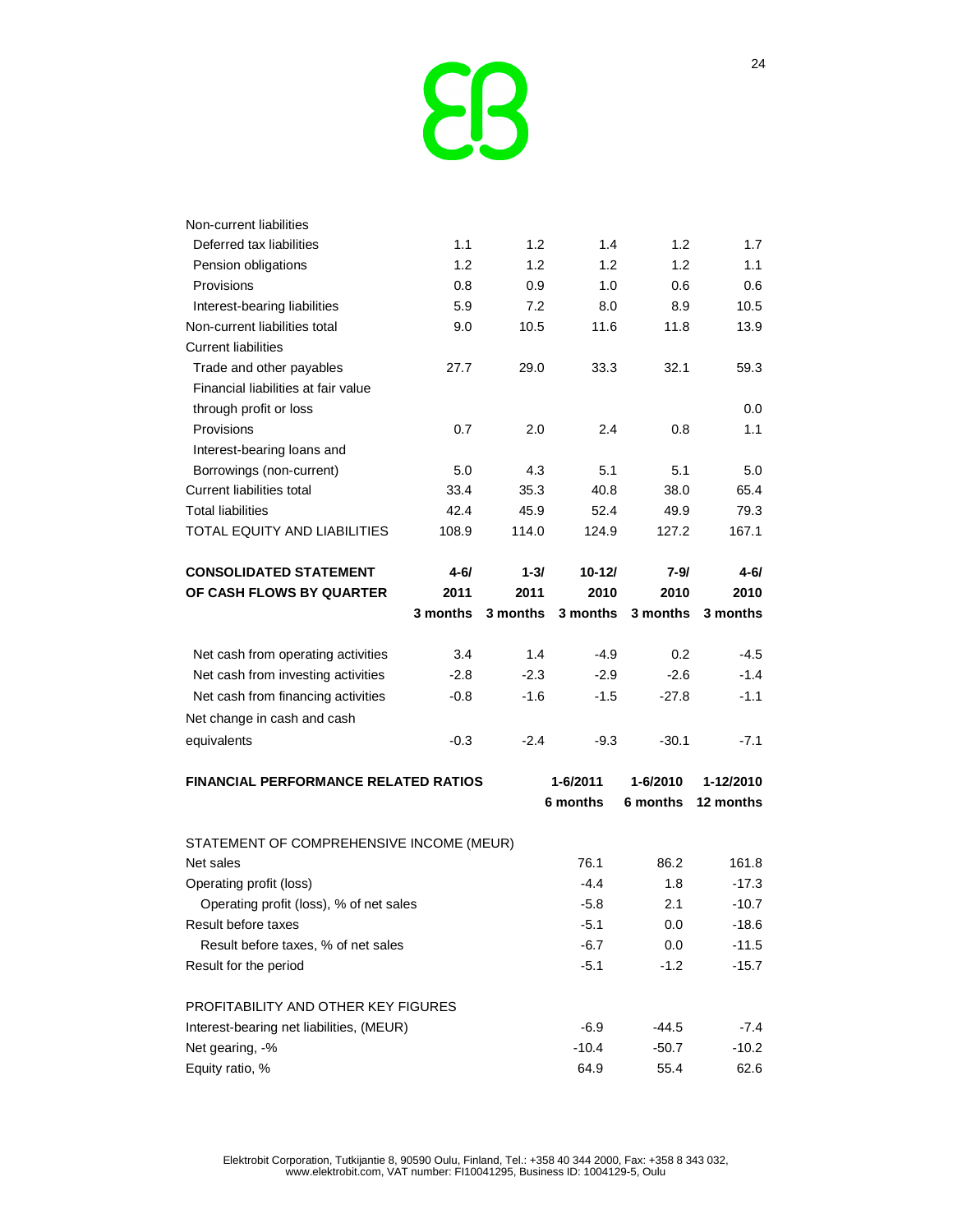

| Gross investments, (MEUR)           | 5.7  | 4.2  | 10.7 |
|-------------------------------------|------|------|------|
| Average personnel during the period | 1539 | 1548 | 1561 |
| Personnel at the period end         | 1525 | 1572 | 1539 |

| AMOUNT OF SHARE ISSUE ADJUSTMENT                  | <b>June 30,</b> | <b>June 30,</b> | Dec. 31,  |
|---------------------------------------------------|-----------------|-----------------|-----------|
| $(1,000 \text{ pcs})$                             | 2011            | 2010            | 2010      |
|                                                   |                 |                 |           |
| At the end of period                              | 129 413         | 129 413         | 129 413   |
| Average for the period                            | 129 413         | 129 413         | 129 413   |
| Average for the period diluted with stock options | 130 187         | 130 382         | 130 277   |
| <b>STOCK-RELATED FINANCIAL RATIOS (EUR)</b>       | 1-6/2011        | 1-6/2010        | 1-12/2010 |
|                                                   | 6 months        | 6 months        | 12 months |
| Basic earnings per share                          | $-0.04$         | $-0.01$         | $-0.12$   |
| Diluted earnings per share                        | $-0.04$         | $-0.01$         | $-0.12$   |
| Equity *) per share                               | 0.50            | 0.67            | 0.55      |

\*) Equity attributable to equity holders of the parent

| <b>MARKET VALUES OF SHARES (EUR)</b>  | 1-6/2011 | 1-6/2010 | 1-12/2010 |  |
|---------------------------------------|----------|----------|-----------|--|
|                                       | 6 months | 6 months | 12 months |  |
|                                       |          |          |           |  |
| Highest                               | 0.76     | 1.25     | 1.25      |  |
| Lowest                                | 0.50     | 0.93     | 0.66      |  |
| Average                               | 0.66     | 1.09     | 0.92      |  |
| At the end of period                  | 0.50     | 0.96     | 0.67      |  |
|                                       |          |          |           |  |
| Market value of the stock, (MEUR)     | 64.7     | 124.2    | 86.7      |  |
| Trading value of shares, (MEUR)       | 2.4      | 8.2      | 16.8      |  |
| Number of shares traded, (1,000 pcs)  | 3585     | 7575     | 18 190    |  |
| Related to average number of shares % | 2.8      | 5.9      | 14.1      |  |